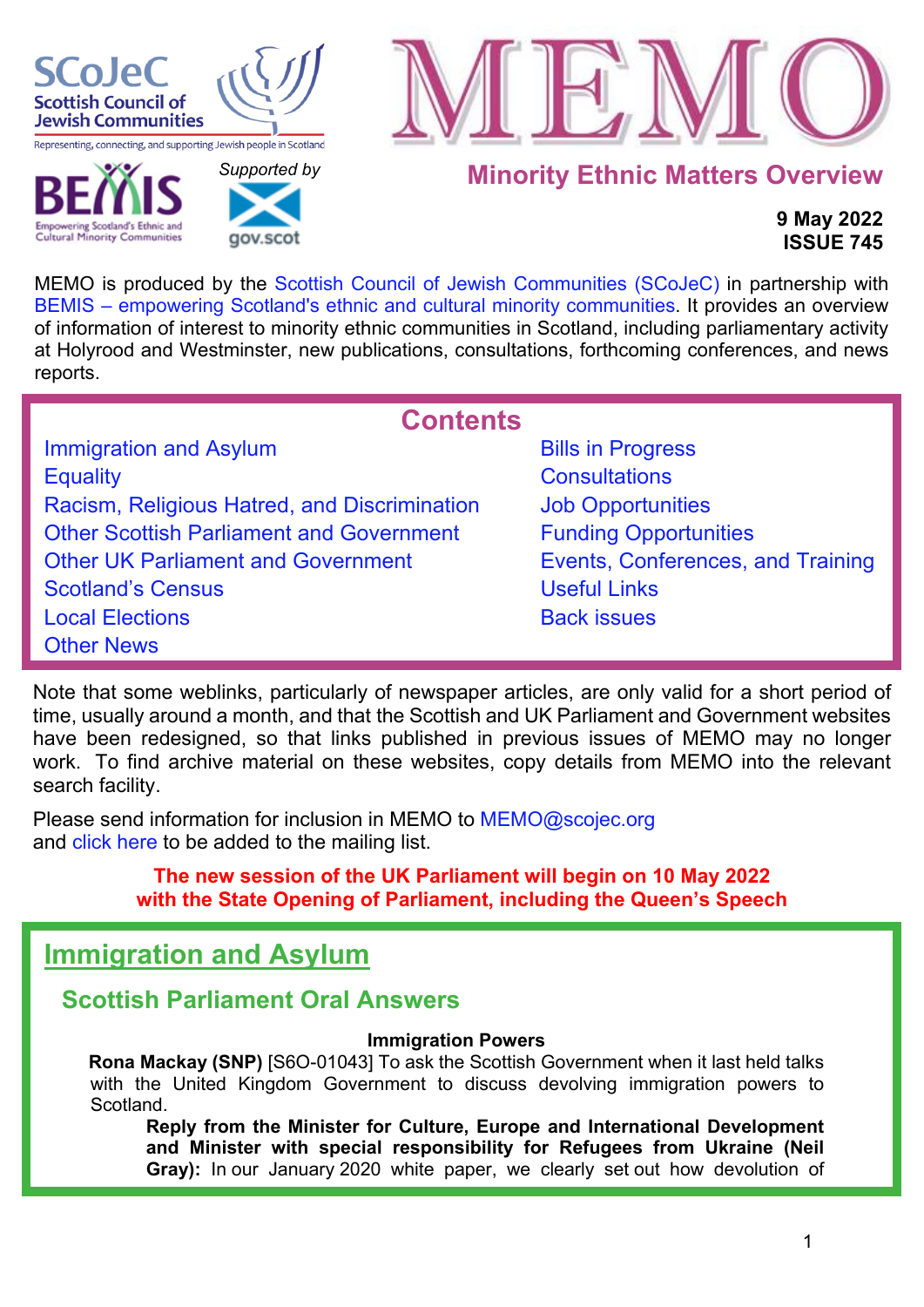migration powers would work. In February, I wrote a joint letter with my Welsh and Northern Irish counterparts to the United Kingdom Minister for Safe and Legal Migration calling for immediate changes to the immigration system and for regular engagement. On 28 April—last week—I met the UK minister to discuss a range of migration issues. Despite that, there has been no positive response from the UK Government. Therefore, it is clear that only through independence and the restoration of freedom of movement can we properly tackle Scotland's population challenges.

**Roha Mackay:** I thank the minister for that answer. My office manager and his husband have been asked by a Ukrainian family friend to sponsor their 16-year-old while his parents are trapped in the Donbas region. It has been 10 days since the application was submitted, and they are still waiting on an update from the Home Office. Does the minister agree with me that powers over immigration must be devolved to Scotland, so that we can waive the requirement for visas and allow refugees to get here as quickly and safely as possible?

**Reply from Neil Gray:** I really sympathise with Rona Mackay's constituents in that case. Sadly, people remain at the mercy of the Home Office visa processing arrangements. Rather than properly funding a humanitarian resettlement scheme, the homes for Ukraine and family schemes are characterised by significant administrative issues, complex application processes and unacceptable delays for individuals who are forced to flee their homeland. The UK is now in the unenviable position of being the only major European country without a legal route in for unaccompanied children who have no family connection. That exposes highly vulnerable children to preventable harm.

I raised those points with the UK Minister for Safe and Legal Migration last Thursday and, although Scotland stands ready to assist within the current system, we remain of the view that the UK must follow the example of the European Union and waive visas for Ukrainian refugees.

[https://archive2021.parliament.scot/parliamentarybusiness/report.aspx?r=13725&i=1245](https://archive2021.parliament.scot/parliamentarybusiness/report.aspx?r=13725&i=124583#ScotParlOR) [83#ScotParlOR](https://archive2021.parliament.scot/parliamentarybusiness/report.aspx?r=13725&i=124583#ScotParlOR)

*The White Paper referred to above can be read at <https://www.gov.scot/publications/migration-helping-scotland-prosper/pages/1/>*

#### **Ukraine (Supersponsor Scheme)**

**Foysol Choudhury (Labour)** [S6T-00671] To ask the Scottish Government what measures it is putting in place to ensure that Ukrainian families understand the conditions of its supersponsor scheme.

**Reply from the Minister for Culture, Europe and International Development and Minister with special responsibility for Refugees from Ukraine (Neil Gray):** The Scottish Government is providing funding to JustRight Scotland to support its confidential legal advice line for Ukrainians seeking sanctuary in Scotland. That includes advice about our supersponsor scheme. As soon as the United Kingdom Government issues a visa to anyone naming the Scottish Government as their sponsor, our national contact centre sends that person a welcome message in Ukrainian and Russian. That includes a freephone international contact number for further advice.

Once in the country, the Scottish Refugee Council's integration service, funded by the Scottish Government, can give further advice on issues such as registering for a general practitioner or enrolling children in school.

To raise awareness of Scotland's supersponsor scheme, my officials have been working closely with international organisations and non-governmental organisations such as the United Nations High Commissioner for Refugees, as well as the Polish, Romanian and Moldovan authorities, to provide clear in-country information to explain how the scheme works and why it offers enhanced protection.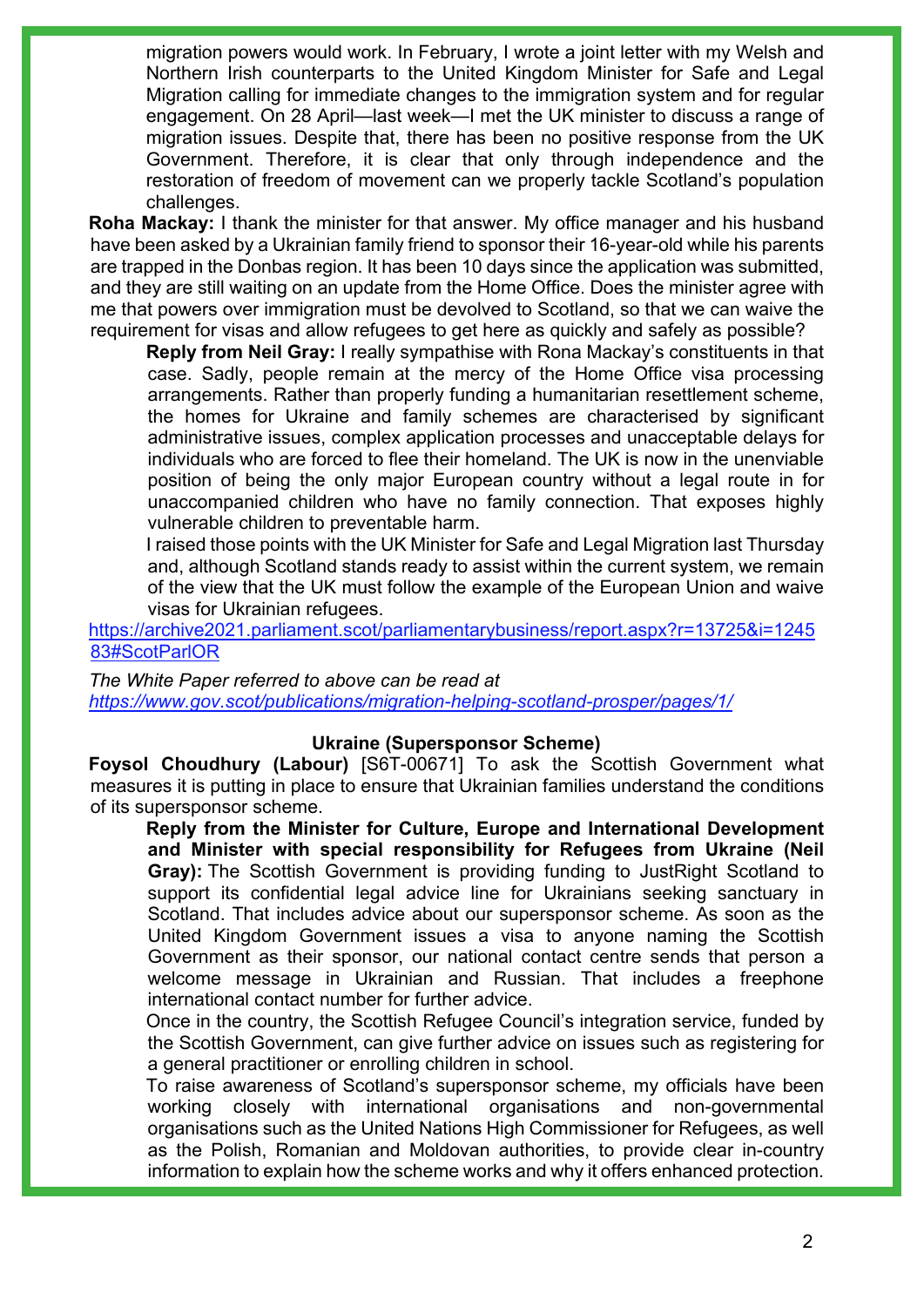I met the Ukrainian MP Lesia Vasylenko last week and discussed Scotland's offer. I hope to visit Poland in the coming weeks. …

**Foysol Choudhury:** Last week, my colleague Sarah Boyack invited scothosts, a group representing hosts of Ukrainian refugees, to meet members. Scothosts has produced a thoughtful analysis of the good and bad aspects of the supersponsor scheme. A pressing issue that it highlighted is that the welcome desks at Glasgow and Edinburgh airports, intended to welcome Ukrainians arriving into the scheme, have frequently been left unstaffed during normal working hours, which has meant that refugees, sometimes with a low level of English literacy, have been left to fend for themselves on arrival, particularly when travelling on to other parts of the country. How can the Scottish Government ensure that that important initial part of any warm Scottish welcome is available to refugees?

**Reply from Neil Gray:** My officials have been working closely with Gary Gray and scothosts to understand their concerns, and to respond to some of the ideas and other suggestions that have been made.

On the welcome at our airports, I have received no reports of any issues at Edinburgh airport. The one report that I received regarding Glasgow airport was acted upon swiftly by the airport, Renfrewshire Council, Glasgow City Council and volunteer workers from the Ukrainian community, so that the Scottish Refugee Council and others on the ground could ensure that the staffing of the welcome desk was carried out as efficiently as possible. My understanding is that there have been no further reports of anyone arriving and not being able to access that desk.

I will continue to monitor the situation, because ensuring that people get access to clear and consistent information when they first arrive in the country is of the utmost importance to us all.

**Foysol Choudhury:** Another point raised by scothosts was that the hosting of refugees is not an event but a process, and that the inevitable longer-term needs, not only of refugees but of hosts, will need to be addressed. How will the Scottish Government amend its approach in response to continuing challenges with our Syrian and Afghan refugees? Refugees are the same regardless of where they are from.

**Reply from Neil Gray:** I absolutely concur with that point. The Scottish Government's response to situations unfolding around the world has been consistent: we want to provide people with a place of sanctuary and support in Scotland regardless of where they have come from. We have a good system in place, having a true partnership with all 32 local authorities and our third sector partners through the Syrian scheme, which we look to replicate for the Ukrainian scheme.

There have been well-documented issues with the Afghan scheme, which operated using a different approach and was not a true partnership between the UK Government, Scottish Government and Scottish local authorities. We are looking at what can be done to provide as much assistance as possible to Afghan refugees in Scotland who seek further support.

**Kaukab Stewart (SNP):** The harrowing scenes coming out of Ukraine have rightly prompted action on a scale not seen before, including a change in legislation in the UK to enable Ukrainian refugees to access support and to work after fleeing the horrors of the war. My sincere hope is that the outcome of the situation will be a change in the way that we treat everyone who seeks refuge, regardless of where they are from.

What representations has the Scottish Government made to the UK Government to urge it to lift the no recourse to public funds condition and any employment restrictions for all asylum seekers and refugees arriving in Scotland? Does the minister agree that, if the UK Government is not willing to implement such a change, Scotland should be given the powers to enable asylum seekers to live with dignity?

**Reply from Neil Gray:** Kaukab Stewart is absolutely right. I concur particularly with the sentiments in the second part of her question. I met Lord Harrington, my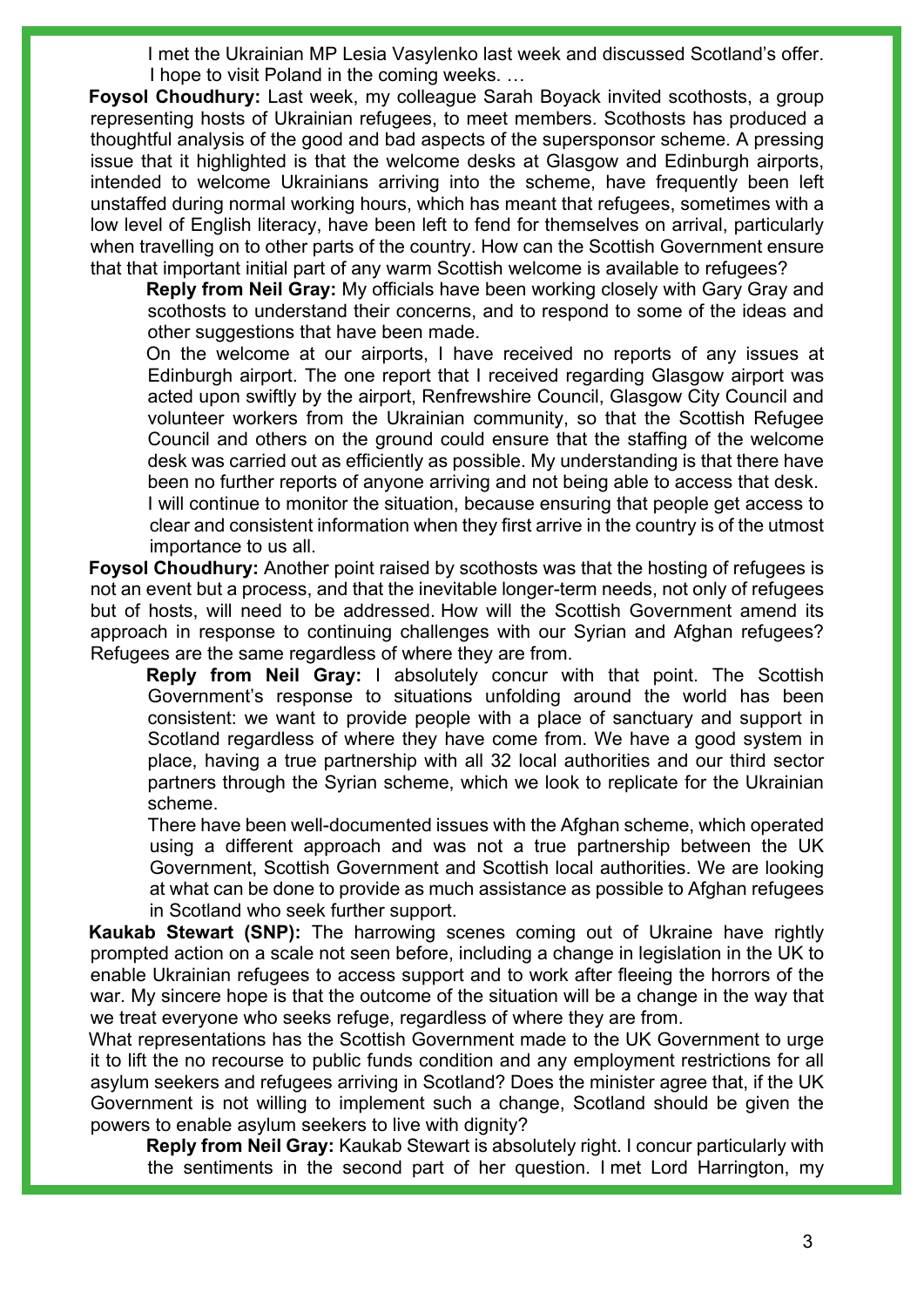ministerial equivalent at Westminster, and Kevin Foster, the minister with responsibility for immigration in the Commons, last week. At that meeting, I raised matters such as the ones that she asks about and my concern to ensure that we communicate effectively across the UK on safeguarding.

I also raised the need to ensure that people who are arriving from Ukraine know that the safest route is through Scotland, where the Scottish Government and Scottish local authorities operate a statutory matching service, and that there is no need for private matching. One of my major concerns about informal, social media matching is that it is often well intentioned but it poses significant risks. I called on the UK Government to implement a UK-wide supersponsor scheme to ensure that substantial safeguarding is put in place across the UK.

**Donald Cameron (Conservative):** Those of us who attended the scothosts briefing last Thursday hosted by Sarah Boyack would have been struck by the comments about a perceived lack of co-ordination among local authorities. What is the Scottish Government doing to ensure that councils across Scotland and the Convention of Scottish Local Authorities co-operate, learn from each other and work with each other to ensure that people who apply to the supersponsor scheme can understand it better?

**Reply from Neil Gray:** Donald Cameron should be reassured, as should scothosts, that I have regular meetings with COSLA and local authorities, as he would expect. We have issued guidance to all local authorities, which is published on the Scottish Government website for everyone to see, to ensure consistency of application in what people should expect when they arrive and in the longer-term arrangements. I say to Donald Cameron, as I said to Foysol Choudhury, that my officials have met

Gary Gray and scothosts. Suggestions that have been made are being considered. [https://archive2021.parliament.scot/parliamentarybusiness/report.aspx?r=13723&i=1245](https://archive2021.parliament.scot/parliamentarybusiness/report.aspx?r=13723&i=124518#ScotParlOR) [18#ScotParlOR](https://archive2021.parliament.scot/parliamentarybusiness/report.aspx?r=13723&i=124518#ScotParlOR)

#### **Ukraine Family Scheme (Funding)**

**David Torrance (SNP)** [S6O-01044] To ask the Scottish Government whether it will provide an update on the discussions that it has had with the United Kingdom Government regarding the support, including funding for local authorities, for displaced people settling in Scotland under the Ukraine family scheme.

**Reply from the Minister for Culture, Europe and International Development and Minister with special responsibility for Refugees from Ukraine (Neil Gray):** We continue to raise the need to provide the same level of critical support to all Ukrainians and their families and, crucially, for parity of funding, no matter what sponsorship scheme that person is under. I have raised that repeatedly with the UK Government. I raised it again in a letter to the UK Government Minister for Refugees on 25 April, and followed that up when I met him last week. The Welsh Government's position is exactly the same as ours. I also encourage the UK Government to replicate our supersponsor approach, which will provide greater safeguarding protections.

Those who are uniting with their families need to access health, education and support services, too. Our local authorities want to support people, regardless of the scheme through which they have arrived, but the authorities must receive equality of funding in order to do so.

**David Torrance:** I thank the minister for that answer. Does he agree with me that UK Government's approach to the crisis in Ukraine has, from the start, been too slow and piecemeal to effectively address the scale of the challenge? Does he also agree that the UK Government must urgently provide the financial aid that Scottish local authorities need to fully implement support programmes for refugees and asylum seekers?

**Reply from Neil Gray:** Yes, I agree. The pace of the UK Government's Ukrainian visa schemes is particularly disappointing and frustrating for hosts and, most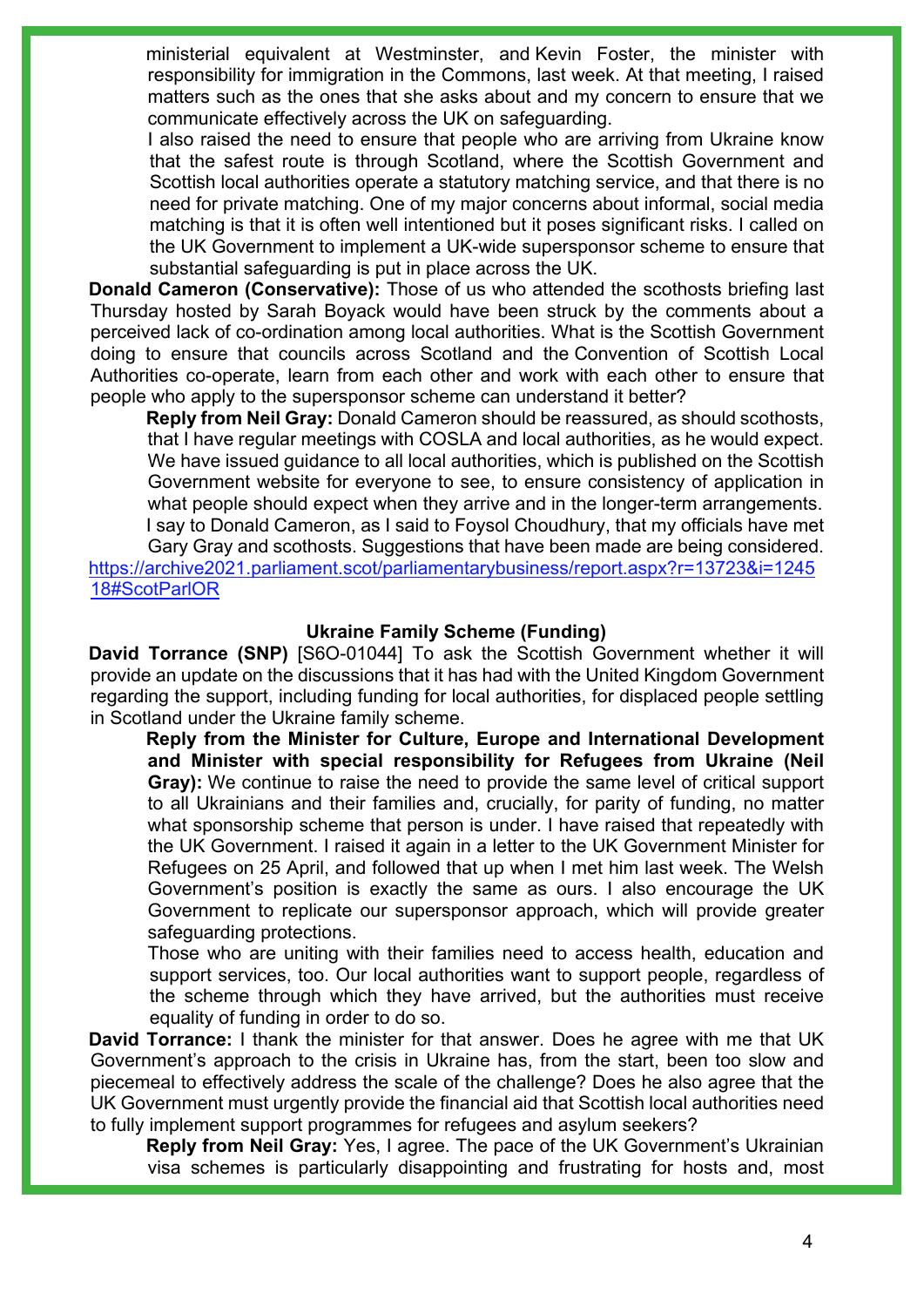importantly, for the displaced people who are desperately seeking somewhere to settle. The bureaucratic administrative system that the UK Government has put in place to respond to a humanitarian crisis is leaving many Ukrainians in perilous situations as they await clearance. Compatible financial support must be made available to local authorities to support people who come through the family scheme. There should be no in-built discrimination with regard to how displaced people arrive here.

In addition, given the fragility of private sponsorship, we must be prepared to rematch people into alternative accommodation if there is a breakdown in host arrangements. That will also incur additional costs, and we must ensure that appropriate funding is in place to support that. Our local authorities want and need to provide the same level of critical support, regardless of the scheme through which Ukrainians arrive. I have repeatedly urged the UK Government to provide that parity of funding across family and support sponsorship schemes, as has the Welsh Government, and I will continue to do so.

**Foysol Choudhury (Labour):** One problem that we repeatedly hear that refugees are facing—not just Ukrainian but Afghan and Syrian refugees, too—is a lack of translation and interpretation resources, which can be a huge roadblock to settling into the new country. What more can the Scottish Government do to ensure that those resources are available to the refugees we welcome into Scotland?

**Reply from Neil Gray:** I thank Foysol Choudhury for that important question. I am very grateful to the Ukrainian community in Scotland, whose members are stepping up on a voluntary basis to support translation services. I do not have responsibility for the Afghan or Syrian schemes, but I know that the Scottish Government commitment to support people, regardless of where they come from, is clear. If Foysol Choudhury requires further detail on that, I am more than happy to provide it in writing.

**Stephanie Callaghan (SNP):** Given that the Home Office figures show that only 20 per cent of those who hold visas under the homes for Ukraine scheme have made it to the UK, will the Scottish Government renew its calls to the UK Government to waive visa requirements for all Ukrainian refugees across Scotland and the rest of the UK? Frankly, two out of 10 is just not good enough.

**Reply from Neil Gray:** I absolutely agree with Stephanie Callaghan, and she is right to raise the concern, which I share, that the slow pace of visa processing has meant that there are problems with people getting here. The translation of visas into arrivals is a major concern, and I remain very frustrated at the pace of the UK Government's visa schemes. We now see the consequences of the decision, and reports of hundreds of people abandoning their efforts to come to the UK altogether; however, we know that households across the UK want to welcome displaced Ukrainians to the UK and provide them with a place of safety in our communities. Last Thursday, I raised those points with the UK Minister for Safe and Legal Migration.

Although Scotland stands ready to assist within the current system, we remain of the view that the UK Government must follow the example of the European Union and waive visas for Ukrainian refugees.

[https://archive2021.parliament.scot/parliamentarybusiness/report.aspx?r=13725&i=1245](https://archive2021.parliament.scot/parliamentarybusiness/report.aspx?r=13725&i=124584#ScotParlOR) [84#ScotParlOR](https://archive2021.parliament.scot/parliamentarybusiness/report.aspx?r=13725&i=124584#ScotParlOR) 

*Information about the Ukrainian Family Scheme, referred to above, can be read at <https://www.gov.uk/guidance/apply-for-a-ukraine-family-scheme-visa>*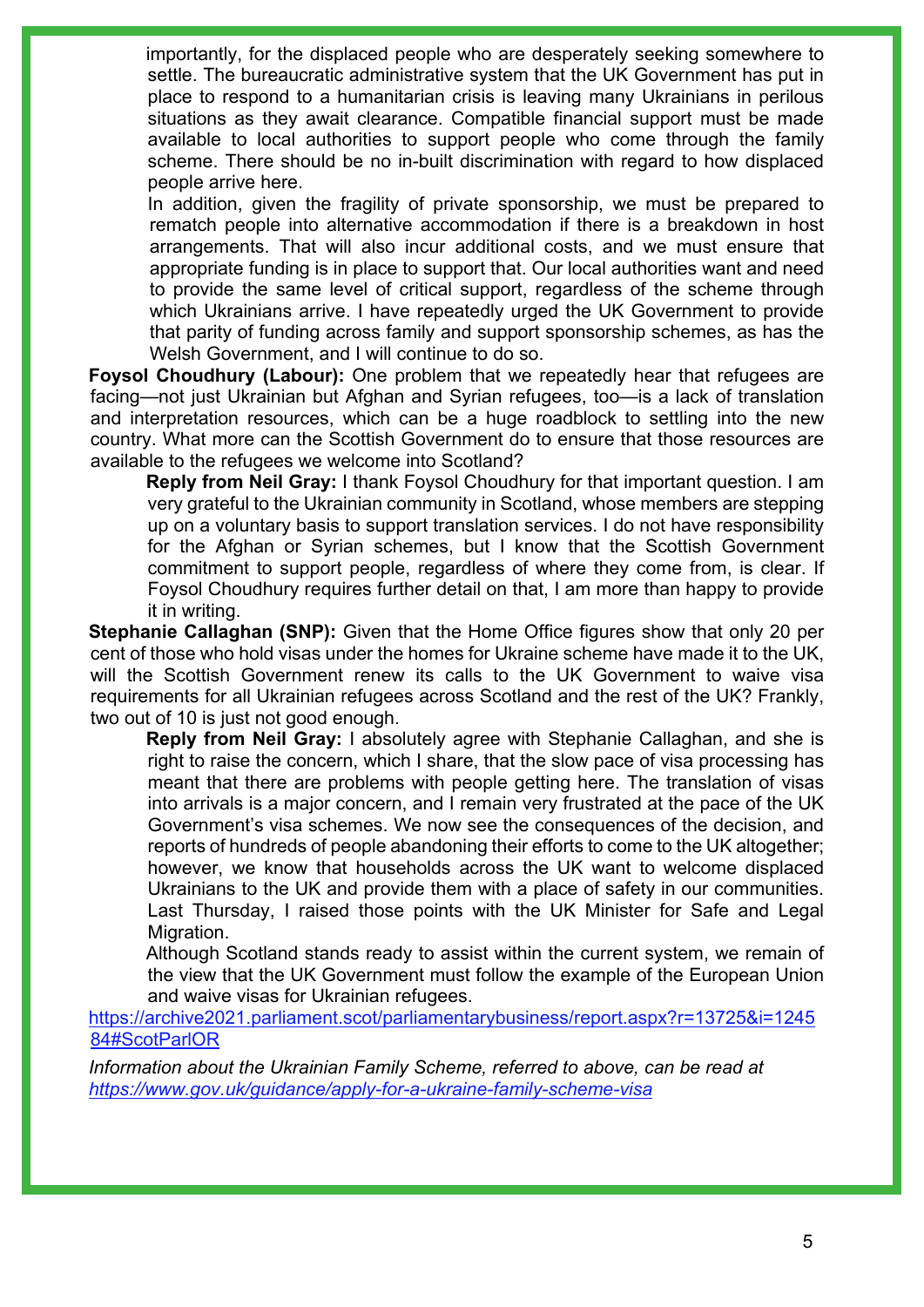## **Scottish Parliament Written Answers**

#### **Homes for Ukraine Scheme**

**Alex Cole-Hamilton (Liberal Democrat)** [S6W08125] To ask the Scottish Government what guidance it has published for local authorities on the Homes for Ukraine scheme.

**Reply from Neil Gray:** We have published guidance for local authorities which outlines the role of councils in supporting Ukrainian guests who arrive under both the super sponsor scheme and who match privately into Scotland through the Homes for Ukraine Scheme. This [Super Sponsor Scheme and Homes for Ukraine](https://www.gov.scot/publications/super-sponsor-scheme-and-homes-for-ukraine-guidance-for-local-authorities/pages/housing/)  [guidance for local authorities](https://www.gov.scot/publications/super-sponsor-scheme-and-homes-for-ukraine-guidance-for-local-authorities/pages/housing/) can be found on the Scottish Government website. [https://www.parliament.scot/chamber-and-committees/written-questions-and-](https://www.parliament.scot/chamber-and-committees/written-questions-and-answers/question?ref=S6W-08125)

[answers/question?ref=S6W-08125](https://www.parliament.scot/chamber-and-committees/written-questions-and-answers/question?ref=S6W-08125)

*Information about the Homes for Ukraine Scheme, referred to above, can be read at <https://homesforukraine.campaign.gov.uk/>*

#### **Ukraine Family Scheme**

**Foysol Choudhury (Labour)** [S6W-07895] To ask the Scottish Government what discussions it has had with the UK Government to ensure that Ukrainian refugees seeking to come to Scotland and who apply for a visa through the Ukraine Family Scheme can access up-to-date information about the status of their visa application.

**Reply from Neil Gray:** We have repeatedly called for the UK Government to waive all visa requirements but, in the absence of this, what we now need is for the Home Office to give people visas quickly and efficiently.

I have held several meetings with Lord Harrington, Minister for Refugees, on the UK response and how our governments work collaboratively. I recently met with Kevin Foster, Minister for Safe and Legal Migration, and raised my many concerns about the significant administrative issues, complex application processes, and unacceptable delays for individuals who have been forced to flee their homeland.

To alleviate confusion with the process, the UK Government should immediately implement automatic status updating for applications (on all routes) that have been outstanding for more than 5 days and an escalation process for applications that have been outstanding for more than one week.

[https://www.parliament.scot/chamber-and-committees/written-questions-and](https://www.parliament.scot/chamber-and-committees/written-questions-and-answers/question?ref=S6W-07895)[answers/question?ref=S6W-07895](https://www.parliament.scot/chamber-and-committees/written-questions-and-answers/question?ref=S6W-07895) 

*Information about the Ukrainian Family Scheme, referred to above, can be read at <https://www.gov.uk/guidance/apply-for-a-ukraine-family-scheme-visa>*

## **Ukraine Family Scheme**

**Foysol Choudhury (Labour)** [S6W-07896] To ask the Scottish Government what discussions it has had with the UK Government to ensure that the application process for Ukrainian refugees seeking to come to Scotland, and who apply for a visa through the Ukraine Family Scheme, proceeds in a timely manner.

**Reply from Neil Gray:** We have repeatedly called for the UK Government to waive all visa requirements but, in the absence of this, what we now need is for the Home Office to grant people visas quickly and efficiently.

I have held several meetings with Lord Harrington, Minister for Refugees, on the UK response and how our governments work collaboratively. I recently met with Kevin Foster, Minister for Safe and Legal Migration, and raised my many concerns about the significant administrative issues, complex application processes, and unacceptable delays for individuals who have been forced to flee their homeland. Many of these challenges are a direct consequence of the decision to use the immigration and visa system rather than properly fund a humanitarian resettlement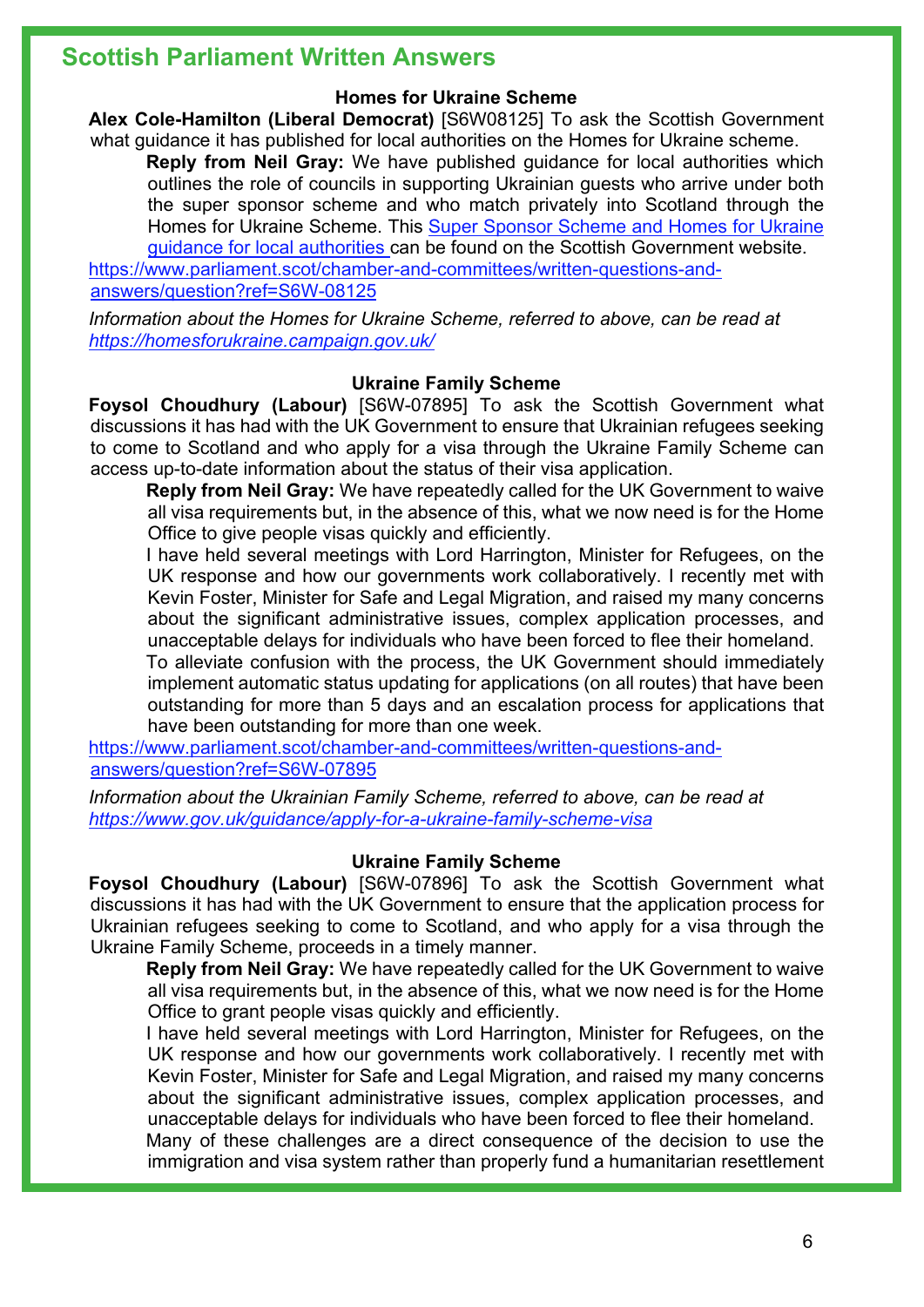scheme. The UK Government must put people, not processes, first. [https://www.parliament.scot/chamber-and-committees/written-questions-and](https://www.parliament.scot/chamber-and-committees/written-questions-and-answers/question?ref=S6W-07896)[answers/question?ref=S6W-07896](https://www.parliament.scot/chamber-and-committees/written-questions-and-answers/question?ref=S6W-07896)

*Information about the Ukrainian Family Scheme, referred to above, can be read at <https://www.gov.uk/guidance/apply-for-a-ukraine-family-scheme-visa>*

## **New Publications**

**Migrants detected crossing the English Channel in small boats – daily data** [https://www.gov.uk/government/statistical-data-sets/migrants-detected-crossing-the](https://www.gov.uk/government/statistical-data-sets/migrants-detected-crossing-the-english-channel-in-small-boats)[english-channel-in-small-boats](https://www.gov.uk/government/statistical-data-sets/migrants-detected-crossing-the-english-channel-in-small-boats)

**Migrants detected crossing the English Channel in small boats – weekly data: 18- 24 April 2022**

[https://www.gov.uk/government/statistics/migrants-detected-crossing-the-english](https://www.gov.uk/government/statistics/migrants-detected-crossing-the-english-channel-in-small-boats-weekly-data/weekly-number-of-migrants-detected-in-small-boats-18-to-24-april-2022)[channel-in-small-boats-weekly-data/weekly-number-of-migrants-detected-in-small-boats-](https://www.gov.uk/government/statistics/migrants-detected-crossing-the-english-channel-in-small-boats-weekly-data/weekly-number-of-migrants-detected-in-small-boats-18-to-24-april-2022)[18-to-24-april-2022](https://www.gov.uk/government/statistics/migrants-detected-crossing-the-english-channel-in-small-boats-weekly-data/weekly-number-of-migrants-detected-in-small-boats-18-to-24-april-2022)

#### **Visas issued for Homes for Ukraine sponsorship scheme by country, upper and lower tier local authority (3 May 2022)**

[https://assets.publishing.service.gov.uk/government/uploads/system/uploads/attachment](https://assets.publishing.service.gov.uk/government/uploads/system/uploads/attachment_data/file/1073586/Ukraine_sponsorship_scheme_visas_issued_3rd_May_2022.ods) data/file/1073586/Ukraine\_sponsorship\_scheme\_visas\_issued\_3rd\_May\_2022.ods

**Homes for Ukraine: guidance for matching organisations**

<https://www.gov.uk/guidance/homes-for-ukraine-guidance-for-matching-organisations>

**Guidance for businesses offering work to people coming from Ukraine** [https://www.gov.uk/guidance/guidance-for-businesses-offering-work-to-people-coming](https://www.gov.uk/guidance/guidance-for-businesses-offering-work-to-people-coming-from-ukraine)[from-ukraine](https://www.gov.uk/guidance/guidance-for-businesses-offering-work-to-people-coming-from-ukraine) 

# **News: Rwanda Refugee Policy**

**First flights taking Channel migrants to Rwanda could be delayed for months by legal challenges**

[https://www.telegraph.co.uk/news/2022/05/03/first-flights-taking-channel-migrants](https://www.telegraph.co.uk/news/2022/05/03/first-flights-taking-channel-migrants-rwanda-could-delayed-months/)[rwanda-could-delayed-months/](https://www.telegraph.co.uk/news/2022/05/03/first-flights-taking-channel-migrants-rwanda-could-delayed-months/)

**Boris Johnson abandons hopes of sending first asylum-seekers to Rwanda within 'weeks'** [https://www.independent.co.uk/news/uk/politics/rwanda-refugees-deport-boris-johnson](https://www.independent.co.uk/news/uk/politics/rwanda-refugees-deport-boris-johnson-b2070526.html)[b2070526.html](https://www.independent.co.uk/news/uk/politics/rwanda-refugees-deport-boris-johnson-b2070526.html)

## **Rwanda removals may be months away, No 10 admits**

[https://www.thetimes.co.uk/article/rwanda-removals-may-be-months-away-no-10-admits-](https://www.thetimes.co.uk/article/rwanda-removals-may-be-months-away-no-10-admits-3x6hblvww)[3x6hblvww](https://www.thetimes.co.uk/article/rwanda-removals-may-be-months-away-no-10-admits-3x6hblvww)

**Prime Minister: 'Liberal lawyers' will make Rwanda plan difficult but 'we will get it done'**  [https://www.independent.co.uk/news/uk/boris-johnson-rwanda-priti-patel-north-yorkshire](https://www.independent.co.uk/news/uk/boris-johnson-rwanda-priti-patel-north-yorkshire-downing-street-b2071595.html)[downing-street-b2071595.html](https://www.independent.co.uk/news/uk/boris-johnson-rwanda-priti-patel-north-yorkshire-downing-street-b2071595.html)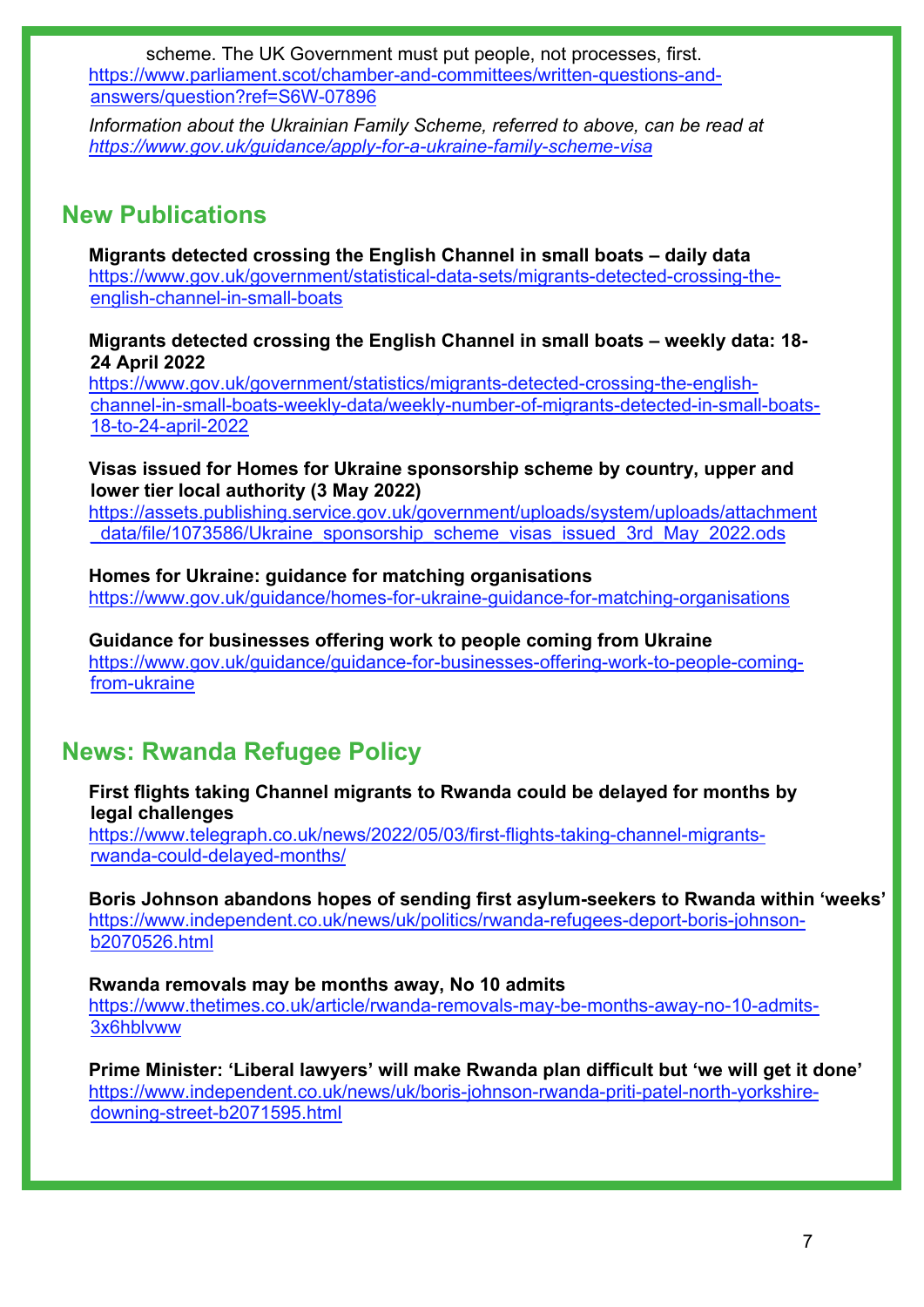**Priti Patel's Rwanda plan for UK asylum seekers faces its first legal challenge**  [https://www.theguardian.com/world/2022/may/07/priti-patels-rwanda-plan-for-uk-asylum](https://www.theguardian.com/world/2022/may/07/priti-patels-rwanda-plan-for-uk-asylum-seekers-faces-its-first-legal-challenge)[seekers-faces-its-first-legal-challenge](https://www.theguardian.com/world/2022/may/07/priti-patels-rwanda-plan-for-uk-asylum-seekers-faces-its-first-legal-challenge)

**Only 300 migrants face being sent to Rwanda each year** 

[https://www.thetimes.co.uk/article/only-300-migrants-face-being-sent-to-rwanda-each](https://www.thetimes.co.uk/article/only-300-migrants-face-being-sent-to-rwanda-each-year-p2tqbvttf)[year-p2tqbvttf](https://www.thetimes.co.uk/article/only-300-migrants-face-being-sent-to-rwanda-each-year-p2tqbvttf)

**Archbishop of Canterbury has a right to intervene on Rwanda migrant plan, says Chief Rabbi**

[https://www.telegraph.co.uk/news/2022/05/07/archbishop-canterbury-has-right-intervene](https://www.telegraph.co.uk/news/2022/05/07/archbishop-canterbury-has-right-intervene-rwanda-migrant-plan/)[rwanda-migrant-plan/](https://www.telegraph.co.uk/news/2022/05/07/archbishop-canterbury-has-right-intervene-rwanda-migrant-plan/)

## **News: Channel Migrants**

**Too early to say if Rwanda scheme deterring migrants, says Tory MP as hundreds cross Channel**

[https://www.scotsman.com/news/politics/too-early-to-say-if-rwanda-scheme-deterring](https://www.scotsman.com/news/politics/too-early-to-say-if-rwanda-scheme-deterring-migrants-says-tory-mp-as-hundreds-cross-channel-3677254)[migrants-says-tory-mp-as-hundreds-cross-channel-3677254](https://www.scotsman.com/news/politics/too-early-to-say-if-rwanda-scheme-deterring-migrants-says-tory-mp-as-hundreds-cross-channel-3677254)

**Channel migrants: At least 350 intercepted in two days** <https://www.bbc.co.uk/news/uk-england-kent-61298895>

**Channel migrants: Dover sees 293 people arrive on Monday** <https://www.bbc.com/news/uk-england-kent-61304550>

**Channel migrants: Border Force intercepts 254 on Sunday** <https://www.bbc.com/news/uk-england-kent-61293693>

#### **English Channel: More than 7,000 people have made deadly crossing this year, figures show**

[https://www.independent.co.uk/news/uk/home-news/english-channel-crossing-migrants](https://www.independent.co.uk/news/uk/home-news/english-channel-crossing-migrants-b2070419.html)[b2070419.html](https://www.independent.co.uk/news/uk/home-news/english-channel-crossing-migrants-b2070419.html)

**Blow for Priti Patel as more than 550 migrants cross the Channel in two days**  <https://www.thetimes.co.uk/article/blow-priti-patel-550-migrants-cross-channel-latest-dwrq8r6th>

**Record number of Channel migrants reaching the UK as crossings 'fuelled by Rwanda delays'**

<https://www.telegraph.co.uk/news/2022/05/02/dozens-migrants-land-dover-despite-rwanda-plan/>

**Charities say Rwanda plan not deterring 'desperate' migrants crossing Channel**  [https://www.independent.co.uk/news/uk/france-mod-government-charities-channel](https://www.independent.co.uk/news/uk/france-mod-government-charities-channel-b2069878.html)[b2069878.html](https://www.independent.co.uk/news/uk/france-mod-government-charities-channel-b2069878.html)

**Small boat asylum seekers undeterred by Rwanda plan, survey finds**  [https://www.theguardian.com/uk-news/2022/may/02/small-boat-asylum-seekers-rwanda](https://www.theguardian.com/uk-news/2022/may/02/small-boat-asylum-seekers-rwanda-uk-france-survey)[uk-france-survey](https://www.theguardian.com/uk-news/2022/may/02/small-boat-asylum-seekers-rwanda-uk-france-survey)

**Babies wrapped in blankets brought to safety after Channel crossings**  [https://www.independent.co.uk/news/uk/channel-france-boris-johnson-dover-kent](https://www.independent.co.uk/news/uk/channel-france-boris-johnson-dover-kent-b2073045.html)[b2073045.html](https://www.independent.co.uk/news/uk/channel-france-boris-johnson-dover-kent-b2073045.html)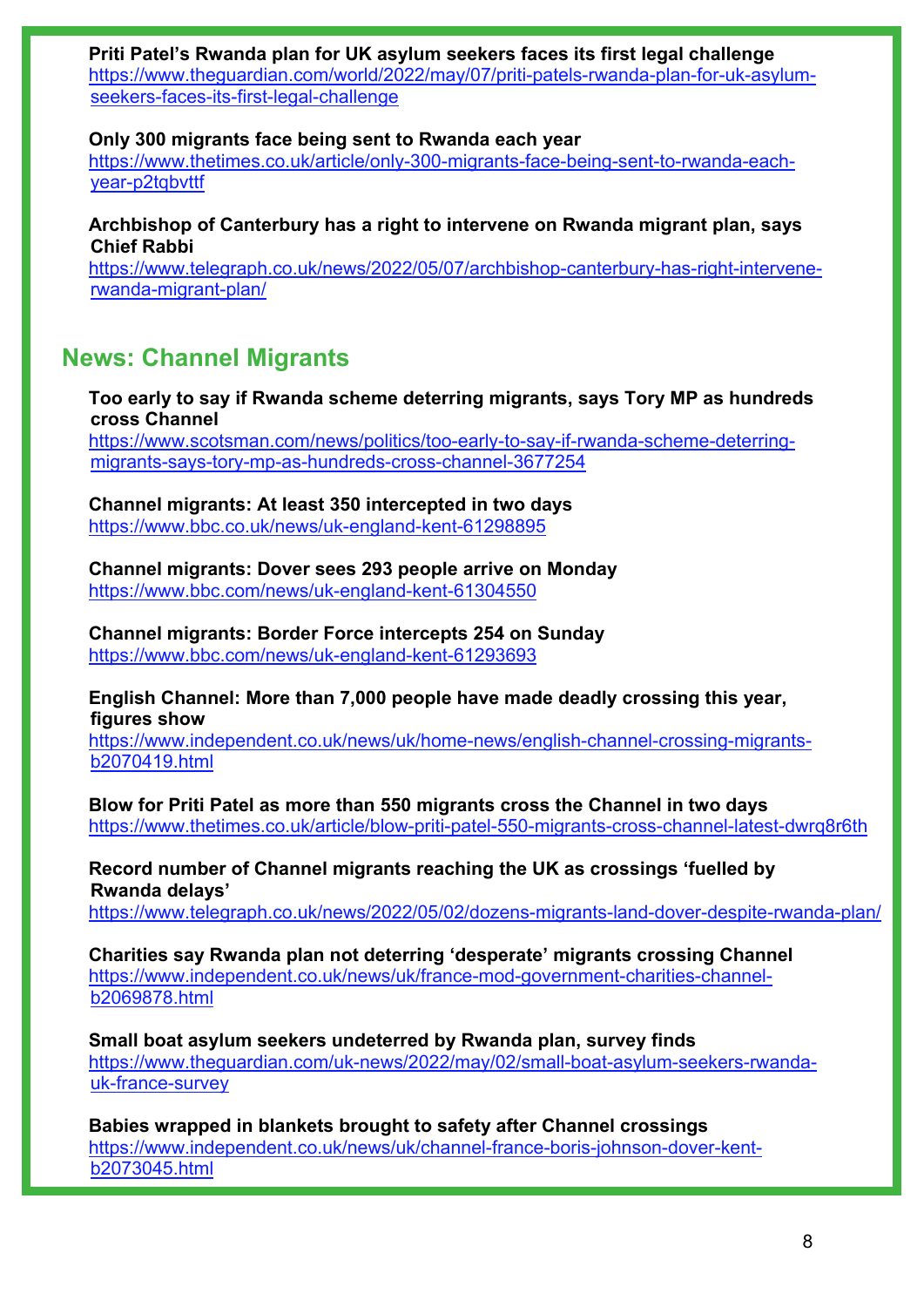**Three times as many lone child refugees cross Channel as last year**  [https://www.thetimes.co.uk/article/three-times-as-many-lone-child-refugees-cross](https://www.thetimes.co.uk/article/three-times-as-many-lone-child-refugees-cross-channel-as-last-year-p5thhcgxs)[channel-as-last-year-p5thhcgxs](https://www.thetimes.co.uk/article/three-times-as-many-lone-child-refugees-cross-channel-as-last-year-p5thhcgxs)

## **News: Ukraine**

**Priti Patel faces legal threat over Ukraine visa delays** <https://www.bbc.com/news/uk-61310346>

**Priti Patel faces legal action from Ukrainians stuck in visa backlog**  [https://www.theguardian.com/uk-news/2022/may/02/priti-patel-refugees-legal-action](https://www.theguardian.com/uk-news/2022/may/02/priti-patel-refugees-legal-action-homes-for-ukraine)[homes-for-ukraine](https://www.theguardian.com/uk-news/2022/may/02/priti-patel-refugees-legal-action-homes-for-ukraine)

**Refugees arriving under Ukraine visa schemes up 10,000 in just over a week**  [https://www.independent.co.uk/news/uk/ukraine-government-refugees-refugee-council](https://www.independent.co.uk/news/uk/ukraine-government-refugees-refugee-council-homes-b2072947.html)[homes-b2072947.html](https://www.independent.co.uk/news/uk/ukraine-government-refugees-refugee-council-homes-b2072947.html)

**Only 700 Ukrainian refugees have been settled in homes pledged by public**  [https://www.thetimes.co.uk/article/only-700-ukrainian-refugees-have-been-settled-in](https://www.thetimes.co.uk/article/only-700-ukrainian-refugees-have-been-settled-in-homes-pledged-by-public-b66d6b25k)[homes-pledged-by-public-b66d6b25k](https://www.thetimes.co.uk/article/only-700-ukrainian-refugees-have-been-settled-in-homes-pledged-by-public-b66d6b25k)

**'Unacceptable that Ukrainians cannot switch between visa schemes after arrival'**  [https://www.independent.co.uk/news/uk/refugees-government-labour-housing-home](https://www.independent.co.uk/news/uk/refugees-government-labour-housing-home-office-b2071390.html)[office-b2071390.html](https://www.independent.co.uk/news/uk/refugees-government-labour-housing-home-office-b2071390.html)

**Homes for Ukraine: Housing scheme called danger to refugees** <https://www.bbc.com/news/uk-61311046>

**Hundreds of Ukrainian refugees removed from UK's 'unsuitable' housing sponsors**  [https://www.theguardian.com/uk-news/2022/may/08/hundreds-of-ukrainian-refugees](https://www.theguardian.com/uk-news/2022/may/08/hundreds-of-ukrainian-refugees-removed-from-uks-unsuitable-housing-sponsors)[removed-from-uks-unsuitable-housing-sponsors](https://www.theguardian.com/uk-news/2022/may/08/hundreds-of-ukrainian-refugees-removed-from-uks-unsuitable-housing-sponsors)

**'Thousands' of Ukrainian refugee families stuck in overcrowded living conditions**  [https://www.independent.co.uk/news/uk/home-news/ukraine-families-home-office-uk](https://www.independent.co.uk/news/uk/home-news/ukraine-families-home-office-uk-refugees-b2067805.html)[refugees-b2067805.html](https://www.independent.co.uk/news/uk/home-news/ukraine-families-home-office-uk-refugees-b2067805.html) 

**The Ukrainian children at the mercy of UK's refugee scheme**  [https://www.theguardian.com/uk-news/2022/may/05/ukrainian-children-at-mercy-of-uk](https://www.theguardian.com/uk-news/2022/may/05/ukrainian-children-at-mercy-of-uk-refugee-scheme-homes-for-ukraine)[refugee-scheme-homes-for-ukraine](https://www.theguardian.com/uk-news/2022/may/05/ukrainian-children-at-mercy-of-uk-refugee-scheme-homes-for-ukraine)

**How can I offer a UK home to Ukrainian refugees?** <https://www.bbc.com/news/60735121>

## **What constitutes a village and why our houses are so cold: cultural confusions between Ukrainian refugees and their Scottish hosts**

[https://www.scotsman.com/news/world/what-constitutes-a-village-and-why-our-houses-are](https://www.scotsman.com/news/world/what-constitutes-a-village-and-why-our-houses-are-so-cold-cultural-confusions-between-ukrainian-refugees-and-their-scottish-hosts-3681763)[so-cold-cultural-confusions-between-ukrainian-refugees-and-their-scottish-hosts-3681763](https://www.scotsman.com/news/world/what-constitutes-a-village-and-why-our-houses-are-so-cold-cultural-confusions-between-ukrainian-refugees-and-their-scottish-hosts-3681763)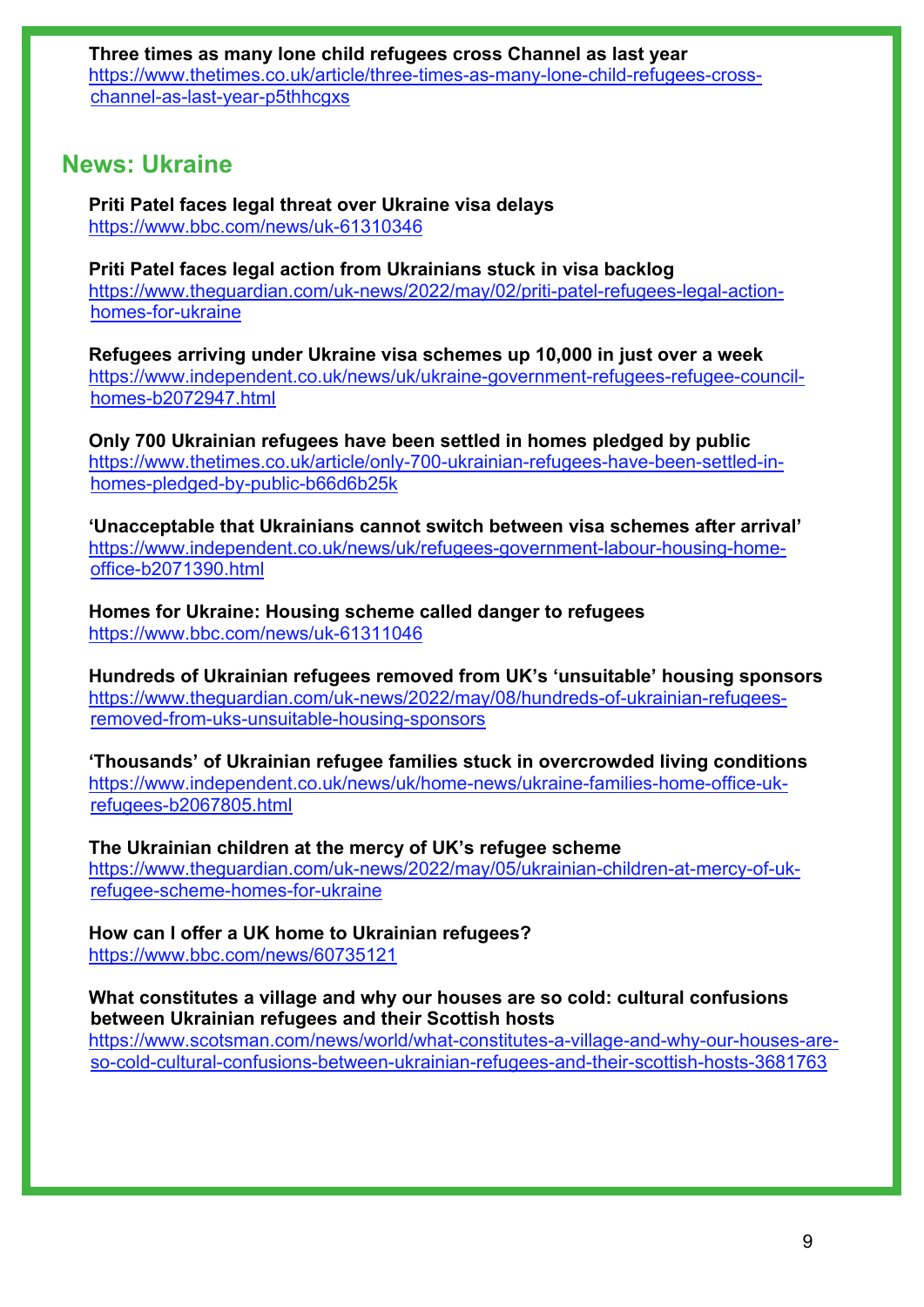## **News: Other Immigration and Asylum**

## **Cross Borders: open call for artists and activists**

*Deadline for applications: 29 May 2022*

The Scottish Refugee Council is looking for fresh creative talent to join their Cross Borders [mentoring scheme,](https://www.scottishrefugeecouncil.org.uk/crossborders-mentoring/) and have also launched an open call for [commissioned artistic and](https://www.scottishrefugeecouncil.org.uk/cross-borders-commisioning/)  [community activist projects.](https://www.scottishrefugeecouncil.org.uk/cross-borders-commisioning/)

To apply, you must be based in Scotland and come from a refugee or other migrant background. Priority will be given to people who have had little, or no, support like this before.

The ten successful applicants will be matched with an established mentor. In six sessions over the course of a year, mentors will help the successful applicants to overcome challenges and identify creative goals. Successful applicants will also receive a £1,000 grant to support their professional and creative development.

For information and to apply, see

<https://www.scottishrefugeecouncil.org.uk/cross-borders-open-call-for-artists-and-activists/>

#### **Afghanistan: UK not delivering on Afghan pledge - ex-Army boss** <https://www.bbc.com/news/uk-61327882>

**Protesters block Edinburgh immigration detentions**

<https://www.bbc.com/news/uk-scotland-edinburgh-east-fife-61342165>

**Edinburgh residents gather in Nicholson Square after immigration officers seen at Beirut restaurant**

[https://www.scotsman.com/news/edinburgh-residents-gather-in-nicholson-square-after](https://www.scotsman.com/news/edinburgh-residents-gather-in-nicholson-square-after-immigration-officers-seen-at-beirut-restaurant-3682568)[immigration-officers-seen-at-beirut-restaurant-3682568](https://www.scotsman.com/news/edinburgh-residents-gather-in-nicholson-square-after-immigration-officers-seen-at-beirut-restaurant-3682568)

**Migrant camp plan faces legal challenge from Tories who dub it 'Guantanamo-on-Ouse'** [https://www.telegraph.co.uk/politics/2022/05/04/migrant-camp-plan-faces-legal](https://www.telegraph.co.uk/politics/2022/05/04/migrant-camp-plan-faces-legal-challenge-tories-dub-guantanamo/)[challenge-tories-dub-guantanamo/](https://www.telegraph.co.uk/politics/2022/05/04/migrant-camp-plan-faces-legal-challenge-tories-dub-guantanamo/)

**'We're collateral damage': fury in Yorkshire village at its role in migrant detention plan**  [https://www.theguardian.com/uk-news/2022/may/01/were-collateral-damage-fury-in](https://www.theguardian.com/uk-news/2022/may/01/were-collateral-damage-fury-in-yorkshire-village-at-its-role-in-migrant-detention-plan)[yorkshire-village-at-its-role-in-migrant-detention-plan](https://www.theguardian.com/uk-news/2022/may/01/were-collateral-damage-fury-in-yorkshire-village-at-its-role-in-migrant-detention-plan)

**'I'm a foreigner and I'm against it': the battle over 'Guantanamo-on-Ouse'** <https://www.telegraph.co.uk/news/2022/05/05/foreigner-against-battle-guantanamo-on-ouse/>

[TOP](#page-0-1)

# <span id="page-9-0"></span>**Equality**

## **Scottish Parliament Oral Answers**

## **Roma and Traveller Communities (Site Provision)**

**Maggie Chapman (Green)** [S6O-01036] To ask the Scottish Government what support it is giving to local authorities for expanding the provision of sites for Roma/Traveller communities and reducing time on waiting lists.

**Raply from the Minister for Equalities and Older People (Christina McKelvie):** The Scottish Government is providing up to £20 million to local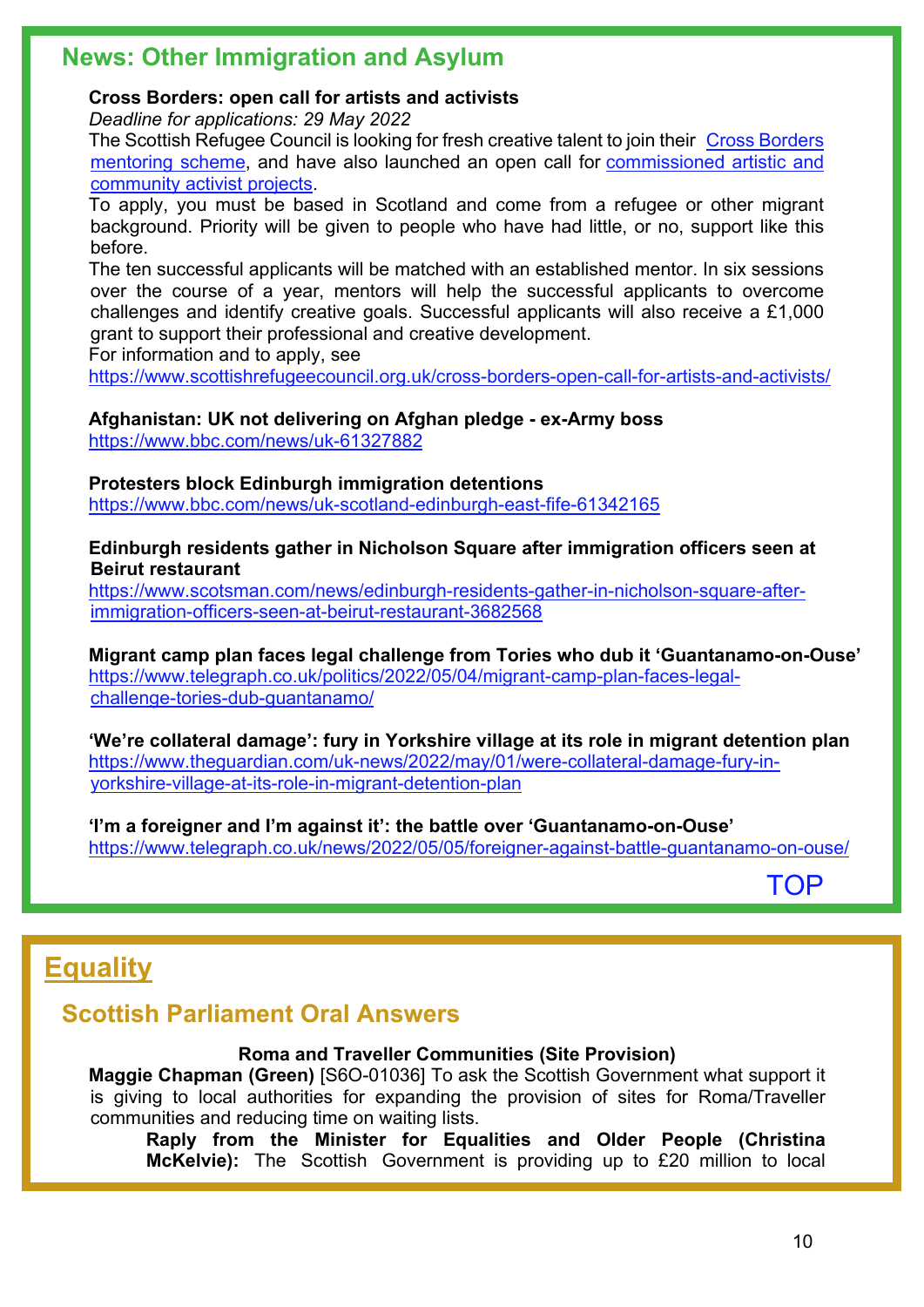authorities between 2021 and 2026 through the Gypsy Traveller accommodation fund for more and better accommodation. The second round of the fund opened on 31 March, and we have asked for proposals for projects to increase accommodation across councils that have identified the need for more pitches or a new site. In addition, we are commissioning research in 2022-23 to make it easier for local authorities to identify and plan for unmet accommodation needs. Those actions will support our work in reducing waiting lists.

**Maggie Chapman:** The Clinterty Travellers site in Aberdeen is already at capacity. Although there are redevelopment plans, which are much needed and welcomed, the improvements will not increase capacity or tackle waiting lists. Will the Scottish Government consider implementing statutory reporting on delivery plans, site provision and waiting list actions, so that a fuller picture can be provided of the community's needs? Can the Scottish Government do more to recognise ancestral stopping sites? That might help to address some of the issues that the community faces.

**Reply from Christina McKelvie:** I thank Maggie Chapman for what is an incredibly important question. There are already a range of obligations on local authorities to plan and report on Gypsy Traveller provision, including requirements under the Planning (Scotland) Act 2019 as well as through local housing strategies and housing need and demand assessments. There is also annual reporting to the Scottish Housing Regulator. If Maggie Chapman has other ideas on how we could do more of that, I would be very happy to meet her to discuss them.

Our joint action plan with the Convention of Scottish Local Authorities includes an action to map traditional stopping places, which is still being progressed as we speak.

Aberdeen City Council anticipates that capacity at the Clinterty site will increase from 21 to 38 caravans, while complying with fire safety regulations. I am happy to discuss those points further and to mark the progress that has been made, should Maggie Chapman wish that.

**Clare Adamson (SNP):** … My committee—the Constitution, Europe, External Affairs and Culture Committee—heard evidence from COSLA that Gypsy Traveller sites had been deemed not to be suitable accommodation under the homes for Ukraine scheme. Can the minister give any indication that Gypsy Travellers here, and those coming from Ukraine, will be supported in appropriate accommodation? What can the Scottish Government do to ensure that there is no discrimination in that process?

**Reply from Christina McKelvie:** There were a couple of questions in there. We provided £2 million in 2021 for councils to make immediate improvements on public sites, based on what their residents said that they needed, and all 19 councils with Gypsy Traveller sites received an allocation.

I met representatives of the Gypsy Traveller community a few weeks ago, and I have community conversations with them very regularly. They raised the issue of the homes for Ukraine scheme, and I have raised it directly with the minister responsible. I will write to Clare Adamson with a response on that.

In the first funding round of our accommodation fund, just over £1 million was provided to three local authorities for specific projects. Final allocations to those projects will be agreed for 2022-23, and will be paid. The projects in—Aberdeen City, Clackmannanshire and Fife—will provide accommodation that better meets the needs of residents, including through larger pitches. Design, planning and procurement are well progressed in all those projects and the work will start on the sites this year.

I will come back to Clare Adamson on the point about homes for Ukraine. [https://archive2021.parliament.scot/parliamentarybusiness/report.aspx?r=13725&i=1245](https://archive2021.parliament.scot/parliamentarybusiness/report.aspx?r=13725&i=124575#ScotParlOR) [75#ScotParlOR](https://archive2021.parliament.scot/parliamentarybusiness/report.aspx?r=13725&i=124575#ScotParlOR)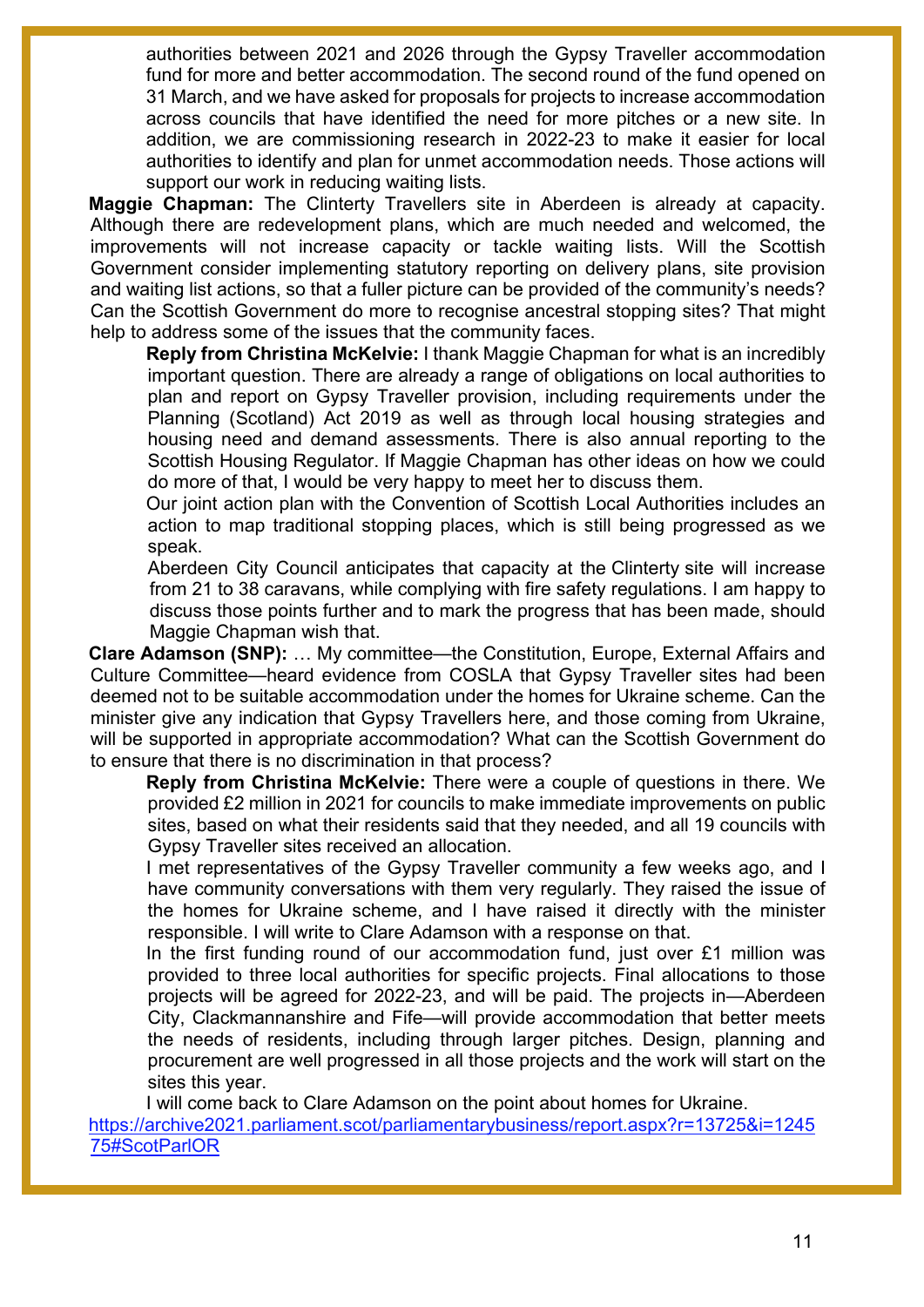## **New Publication**

**Diversity in the teaching profession: annual data report – May 2022** [https://www.gov.scot/publications/diversity-teaching-profession-education-workforce](https://www.gov.scot/publications/diversity-teaching-profession-education-workforce-annual-data-report-2022/)[annual-data-report-2022/](https://www.gov.scot/publications/diversity-teaching-profession-education-workforce-annual-data-report-2022/)

## **News**

**BME unemployment rate over twice as high as white workers – with gap widening through pandemic**

[https://www.tuc.org.uk/news/bme-unemployment-rate-over-twice-high-white-workers](https://www.tuc.org.uk/news/bme-unemployment-rate-over-twice-high-white-workers-gap-widening-through-pandemic)[gap-widening-through-pandemic](https://www.tuc.org.uk/news/bme-unemployment-rate-over-twice-high-white-workers-gap-widening-through-pandemic)

[TOP](#page-0-1)

# <span id="page-11-0"></span>**Racism, Religious Hatred, and Discrimination**

## **Scottish Parliament Written Answer**

#### **Hate Crime Strategy**

**Foysol Choudhury (Labour)** [S6W-08126] To ask the Scottish Government what progress has been made towards the creation of a new hate crime strategy as outlined in its Tackling Prejudice and Building Connected Communities Action Plan.

**Reply from Christina McKelvie:** The Scottish Government has committed to developing a new hate crime strategy, for publication later this year, to help guide how we successfully tackle hatred and prejudice in Scotland.

On 28 April 2022, I chaired the inaugural meeting of the Hate Crime Strategic Partnership Group (SPG), comprising a range of third sector organisations and public bodies. The representatives on the SPG each possess specific expertise in tackling hate crime and building community cohesion, and will provide a multiagency approach to development of a new hate crime strategy for Scotland. At the meeting, the SPG discussed draft Terms of Reference and I invited members to share their key priorities for tackling hate crime, to help shape development of the new strategy.

In the coming period we will publish relevant information relating to the SPG, including membership and an agreed Terms of Reference.

[https://www.parliament.scot/chamber-and-committees/written-questions-and](https://www.parliament.scot/chamber-and-committees/written-questions-and-answers/question?ref=S6W-08126)[answers/question?ref=S6W-08126](https://www.parliament.scot/chamber-and-committees/written-questions-and-answers/question?ref=S6W-08126)

*The Action Plan referred to above can be read at [https://www.gov.scot/publications/tackling-prejudice-building-connected-communities](https://www.gov.scot/publications/tackling-prejudice-building-connected-communities-scottish-government-response-report-independent/pages/5/)[scottish-government-response-report-independent/pages/5/](https://www.gov.scot/publications/tackling-prejudice-building-connected-communities-scottish-government-response-report-independent/pages/5/)*

## **News**

#### **Jim Dempster: Humza Yousaf race row councillor re-elected**

[https://www.heraldscotland.com/politics/20121628.jim-dempster-humza-yousaf-race-row](https://www.heraldscotland.com/politics/20121628.jim-dempster-humza-yousaf-race-row-councillor-re-elected/)[councillor-re-elected/](https://www.heraldscotland.com/politics/20121628.jim-dempster-humza-yousaf-race-row-councillor-re-elected/)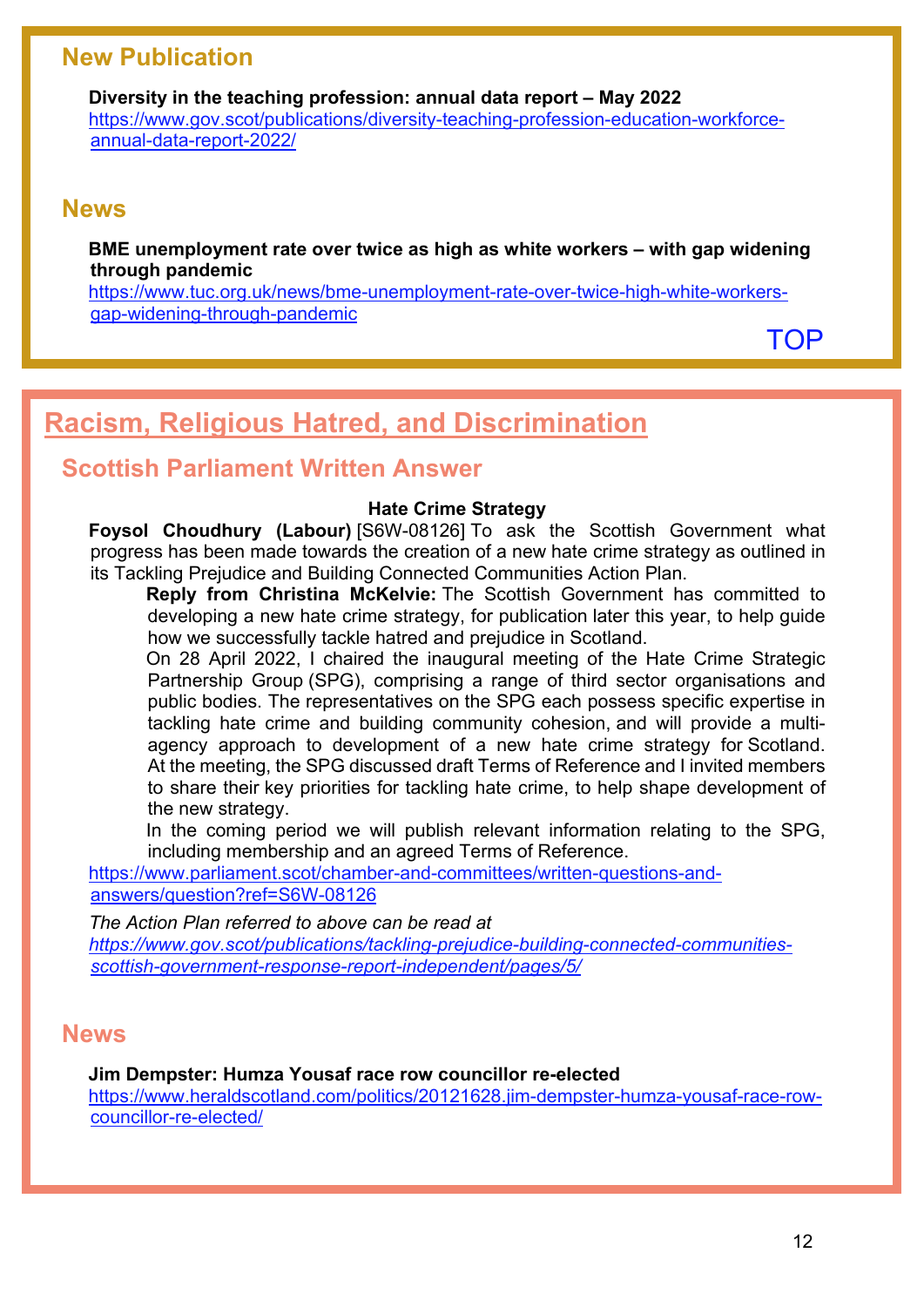**Leaked NHS report warns GPs face 'shocking levels' of racism**  [https://www.independent.co.uk/news/health/nhs-gps-racism-health-education-england](https://www.independent.co.uk/news/health/nhs-gps-racism-health-education-england-b2068687.html)[b2068687.html](https://www.independent.co.uk/news/health/nhs-gps-racism-health-education-england-b2068687.html)

**Chief Constable defends Merseyside Police over 'institutional racism' claim**  [https://www.independent.co.uk/news/uk/merseyside-police-stephen-lawrence](https://www.independent.co.uk/news/uk/merseyside-police-stephen-lawrence-metropolitan-police-mayor-liverpool-b2072156.html)[metropolitan-police-mayor-liverpool-b2072156.html](https://www.independent.co.uk/news/uk/merseyside-police-stephen-lawrence-metropolitan-police-mayor-liverpool-b2072156.html)

**Merseyside police commissioner sparks row with force over 'institutional racism'**  [https://www.theguardian.com/uk-news/2022/may/05/merseyside-police-commissioner](https://www.theguardian.com/uk-news/2022/may/05/merseyside-police-commissioner-says-force-is-institutionally-racist)[says-force-is-institutionally-racist](https://www.theguardian.com/uk-news/2022/may/05/merseyside-police-commissioner-says-force-is-institutionally-racist)

**Gypsies are one of the most vulnerable groups in society – why are we still ignored?**  [https://www.independent.co.uk/voices/gypsy-traveller-community-racism-jimmy-carr](https://www.independent.co.uk/voices/gypsy-traveller-community-racism-jimmy-carr-b2069822.html)[b2069822.html](https://www.independent.co.uk/voices/gypsy-traveller-community-racism-jimmy-carr-b2069822.html)

**Inquiry 'should specifically consider how racism increased pandemic risks'**  [https://www.independent.co.uk/news/uk/government-asian-cabinet-office-disability-uk](https://www.independent.co.uk/news/uk/government-asian-cabinet-office-disability-uk-parliament-b2073000.html?amp)[parliament-b2073000.html?amp](https://www.independent.co.uk/news/uk/government-asian-cabinet-office-disability-uk-parliament-b2073000.html?amp)

**UK government accused of 'explaining away' Covid race issues**  [https://www.theguardian.com/uk-news/2022/may/05/uk-government-accused-of](https://www.theguardian.com/uk-news/2022/may/05/uk-government-accused-of-explaining-away-covid-race-issues)[explaining-away-covid-race-issues](https://www.theguardian.com/uk-news/2022/may/05/uk-government-accused-of-explaining-away-covid-race-issues)

**Neo-Nazi terrorist group co-founder says he has 'same moral compass as anyone else'**  [https://www.independent.co.uk/independentpremium/uk-news/national-action-alex](https://www.independent.co.uk/independentpremium/uk-news/national-action-alex-davies-holocaust-morals-b2073174.html)[davies-holocaust-morals-b2073174.html](https://www.independent.co.uk/independentpremium/uk-news/national-action-alex-davies-holocaust-morals-b2073174.html)

## **Bishop of Oxford: I was disturbed by growth in Labour anti-Semitism under Jeremy Corbyn**

[https://www.telegraph.co.uk/news/2022/05/07/bishop-oxford-disturbed-growth-labour](https://www.telegraph.co.uk/news/2022/05/07/bishop-oxford-disturbed-growth-labour-anti-semitism-jeremy-corbyn/)[anti-semitism-jeremy-corbyn/](https://www.telegraph.co.uk/news/2022/05/07/bishop-oxford-disturbed-growth-labour-anti-semitism-jeremy-corbyn/)

## **Man jailed for hitting Muslim woman in the face with bacon**

[https://www.independent.co.uk/news/uk/crime/man-muslim-woman-bacon-face-hit-enfield](https://www.independent.co.uk/news/uk/crime/man-muslim-woman-bacon-face-hit-enfield-alex-chivvers-waltham-cross-hertford-road-highbur-corner-magistrates-court-a7816051.html)[alex-chivvers-waltham-cross-hertford-road-highbur-corner-magistrates-court-a7816051.html](https://www.independent.co.uk/news/uk/crime/man-muslim-woman-bacon-face-hit-enfield-alex-chivvers-waltham-cross-hertford-road-highbur-corner-magistrates-court-a7816051.html)

## **Former Essex chairman accuses ECB of 'stitch up' after club fined £50,000 for racist remark**

[https://www.telegraph.co.uk/cricket/2022/05/05/former-essex-chairman-accuses-ecb](https://www.telegraph.co.uk/cricket/2022/05/05/former-essex-chairman-accuses-ecb-stitch-club-fined-50000-racist/)[stitch-club-fined-50000-racist/](https://www.telegraph.co.uk/cricket/2022/05/05/former-essex-chairman-accuses-ecb-stitch-club-fined-50000-racist/)

## **Essex fined £50,000 over historic racist comment**

<https://www.independent.co.uk/sport/cricket/essex-more-essex-cricket-cdc-ecb-b2072354.html>

## **Essex fined £50,000 for racist comment made by former chair in 2017**

[https://www.theguardian.com/sport/2022/may/05/essex-fined-50000-comment-former](https://www.theguardian.com/sport/2022/may/05/essex-fined-50000-comment-former-chair-2017-ecb)[chair-2017-ecb](https://www.theguardian.com/sport/2022/may/05/essex-fined-50000-comment-former-chair-2017-ecb)

[TOP](#page-0-1)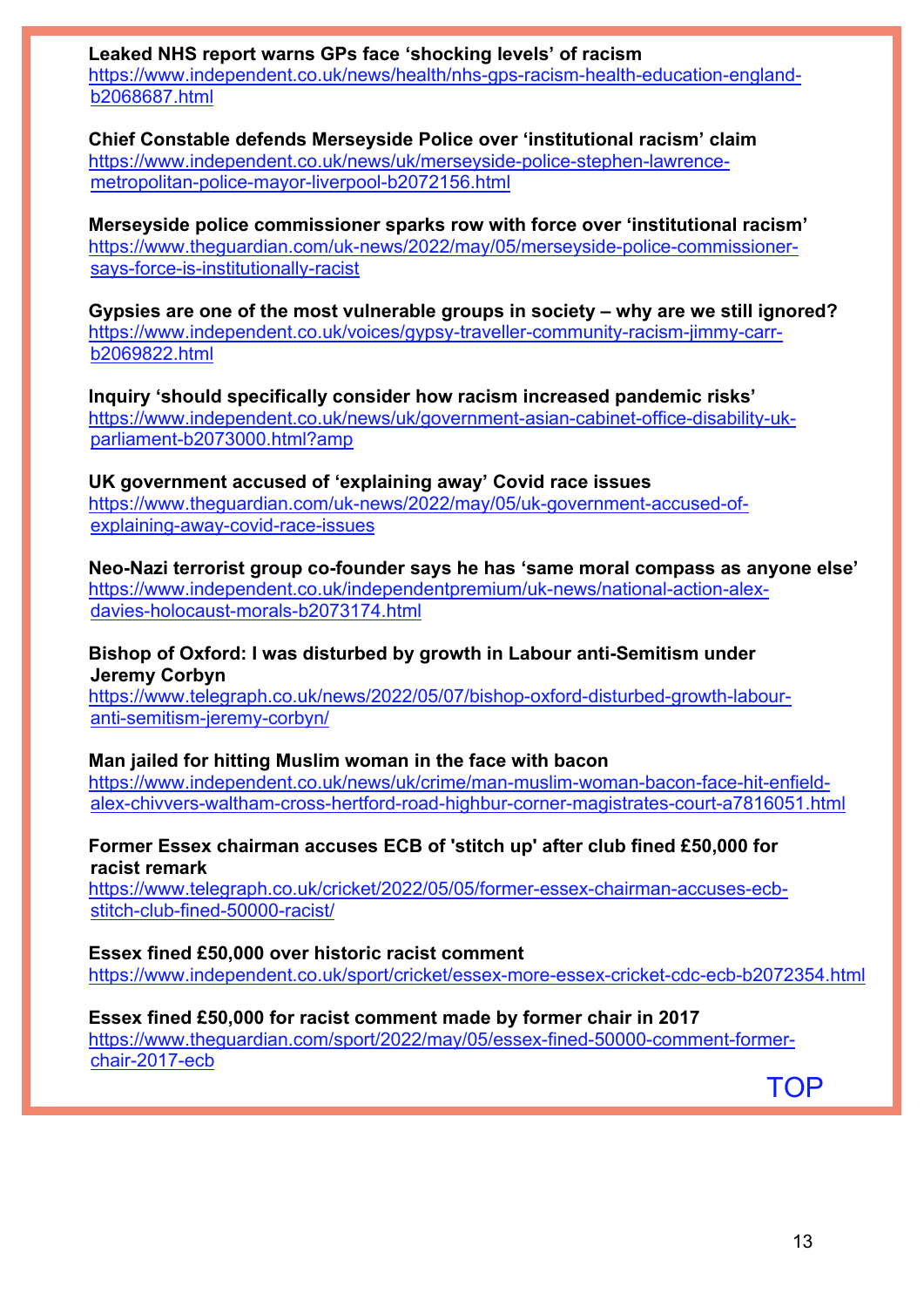# <span id="page-13-0"></span>**Other Scottish Parliament and Government**

## **Press Releases**

**First Minister's Eid Message** <https://twitter.com/ScotGovFM/status/1521075809112444928>

**Health Secretary's Eid Message**

<https://twitter.com/HumzaYousaf/status/1520859952486793216>

[TOP](#page-0-1)

# <span id="page-13-1"></span>**Other UK Parliament and Government**

## **Press Release**

**Prime Minister's Eid Message** <https://twitter.com/10DowningStreet/status/1521036362820038657>

[TOP](#page-0-1)

<span id="page-13-2"></span>**Scotland's Census** \*\* new or updated this week

# **\*\* The census deadline has been extended to 31 May 2022 \*\***

## **News**

**People in Scotland get support to complete the census** <https://www.nrscotland.gov.uk/news/2022/people-in-scotland-get-support-to-complete-the-census>

**Census returns reach 80% as deadline extension takes effect** [https://www.nrscotland.gov.uk/news/2022/census-returns-reach-80-as-deadline](https://www.nrscotland.gov.uk/news/2022/census-returns-reach-80-as-deadline-extension-takes-effect)[extension-takes-effect](https://www.nrscotland.gov.uk/news/2022/census-returns-reach-80-as-deadline-extension-takes-effect)

# **About Scotland's Census 2022**

**Scotland's Census 2022** <https://www.scotlandscensus.gov.uk/taking-part-in-the-2022-census/scotland-s-census-2022/>

**Complete Scotland's Census now** <https://www.census.gov.scot/>

**MEMO+ Scotland's Census 2022** https://www.scojec.org/memo+/2022/22iii\_scotlands\_census\_2022.pdf

**Video: Scotland's Census 2022. Getting the right things out, starts with filling it in** <https://www.youtube.com/watch?v=tC2pImy827c>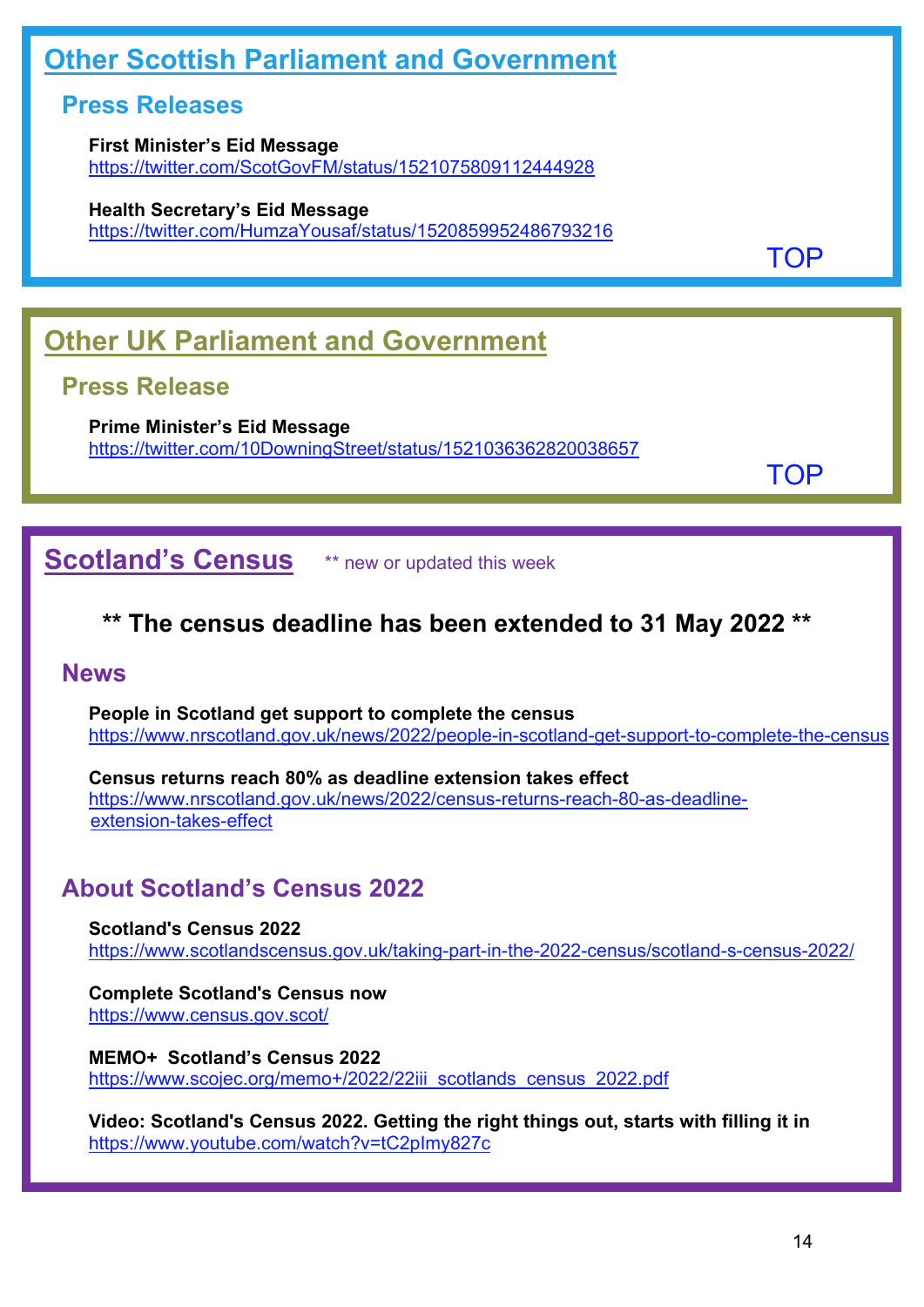**Video: Scotland's Census 2022. What am I filling in and why does it matter?** [https://www.youtube.com/watch?v=w8AjE\\_2z2Kg](https://www.youtube.com/watch?v=w8AjE_2z2Kg) 

**Video: Scotland's Census 2022. What exactly is Census Day?** <https://www.youtube.com/watch?v=Ypmk4F3rLhs>

**Video: Scotland's Census 2022. What do I need to know about filling it in?** [https://www.youtube.com/watch?v=z8e\\_Kza2XpM](https://www.youtube.com/watch?v=z8e_Kza2XpM)

**Video: Scotland's Census 2022. Am I legally required to fill it in?** <https://www.youtube.com/watch?v=GZm1By8AI2g>

**Video: Scotland's Census 2022. Can I get help filling it in?** <https://www.youtube.com/watch?v=RsF1UZBeXgY>

**Video: How to complete your census online** <https://www.youtube.com/watch?v=4TQA9yKSpfA>

[TOP](#page-0-1)

# <span id="page-14-0"></span>**Local Elections**

## **Election Results**

| <b>Political Party</b>        | <b>Councils controlled</b><br>(change since before election) | <b>Councillors elected</b><br>(change since before election) |
|-------------------------------|--------------------------------------------------------------|--------------------------------------------------------------|
| <b>SNP</b>                    | 1 $(+1)$                                                     | $453 (+22)$                                                  |
| Labour                        | 1 $(+1)$                                                     | $282 (+20)$                                                  |
| Conservative                  | 0(0)                                                         | 214(.63)                                                     |
| <b>Liberal Democrat</b>       | 0(0)                                                         | $87 (+20)$                                                   |
| Green                         | 0(0)                                                         | $35 (+16)$                                                   |
| Independent                   | 0(0)                                                         | 152(.15)                                                     |
| No overall control of Council | $(-2)$                                                       |                                                              |

**Scotland Local Elections 2022 – full results**

<https://www.bbc.com/news/election/2022/scotland/results>

**Election 2022: What are the election results in my area?** <https://www.bbc.com/news/uk-politics-60695244>

## **News**

**Scottish council elections 2022: SNP finishes as biggest party** <https://www.bbc.com/news/uk-scotland-scotland-politics-61341059>

**Anas Sarwar declares Scottish Labour 'back' after elections success** [https://www.heraldscotland.com/politics/20122354.anas-sarwar-declares-scottish-labour](https://www.heraldscotland.com/politics/20122354.anas-sarwar-declares-scottish-labour-back-elections-success/)[back-elections-success/](https://www.heraldscotland.com/politics/20122354.anas-sarwar-declares-scottish-labour-back-elections-success/)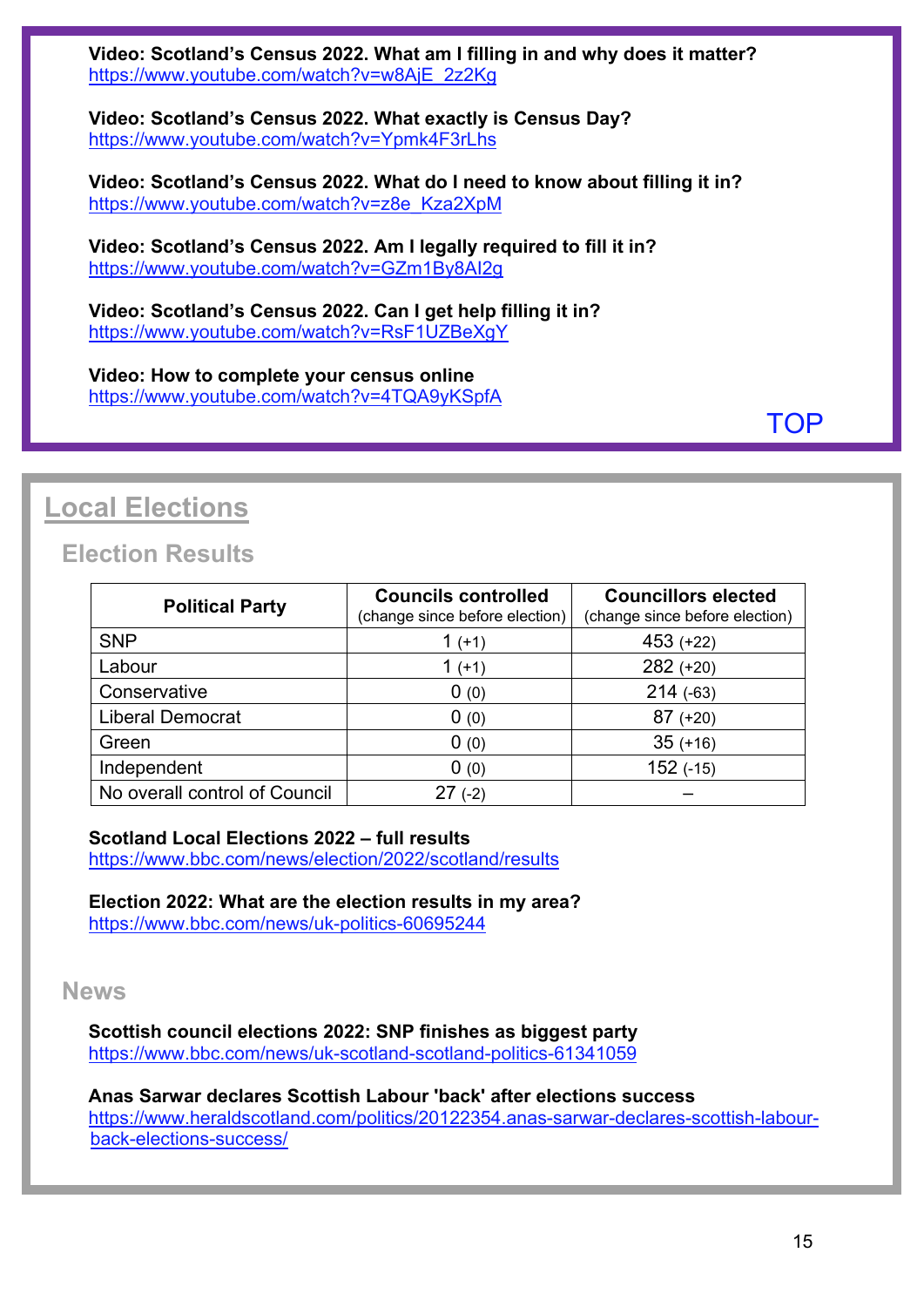

# <span id="page-15-1"></span>**Other News**

**Covid: World's true pandemic death toll nearly 15 million, says WHO** <https://www.bbc.com/news/health-61327778>

**Thousands delight in first Eid in the Square celebrations since 2019** <https://www.bbc.com/news/uk-england-london-61365654>

**[TOP](#page-0-1)** 

# <span id="page-15-0"></span>**Bills in Progress** \*\* new or updated this week

## **Scottish Parliament**

**Scottish Local Government Elections (Candidacy Rights of Foreign Nationals) Bill**

[https://www.parliament.scot/bills-and-laws/bills/scottish-local-government-elections](https://www.parliament.scot/bills-and-laws/bills/scottish-local-government-elections-candidacy-rights-of-foreign-nationals-bill)[candidacy-rights-of-foreign-nationals-bill](https://www.parliament.scot/bills-and-laws/bills/scottish-local-government-elections-candidacy-rights-of-foreign-nationals-bill) 

## **UK Parliament**

**Online Safety Bill**  <https://bills.parliament.uk/bills/3137>

[TOP](#page-0-1)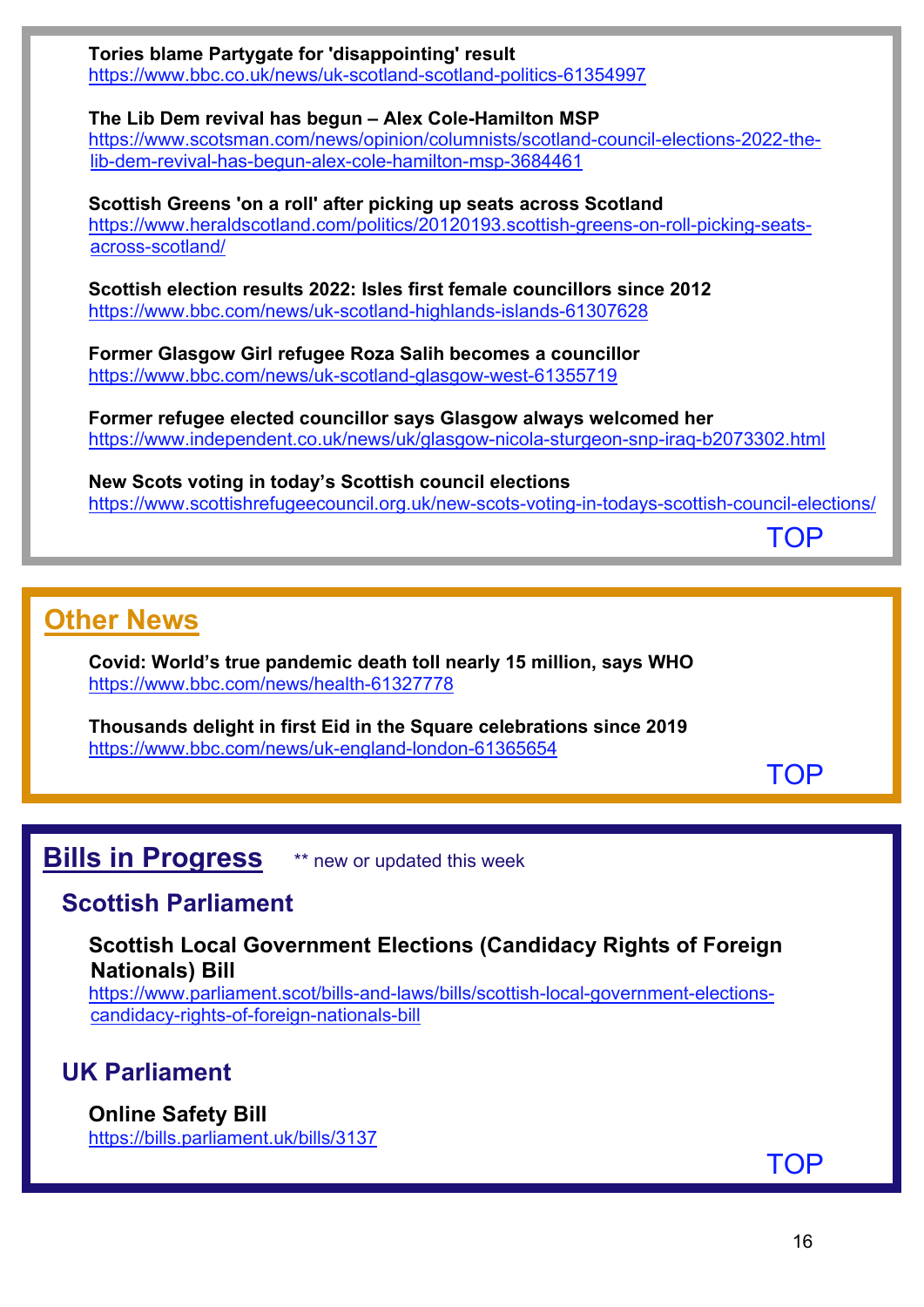## <span id="page-16-0"></span>**Consultations** \*\* new or updated this week

**Gender Recognition Reform (Scotland) Bill** (closing date 16 May 2022) [https://yourviews.parliament.scot/ehrcj/gender-recognition-reform-bill/consult\\_view/](https://yourviews.parliament.scot/ehrcj/gender-recognition-reform-bill/consult_view/) 

**Free early education for disadvantaged 2-year-olds: eligibility for NRPF**  (closing date 20 May 2022) [https://consult.education.gov.uk/2-year-old-early-education-entitlement-team/free-early](https://consult.education.gov.uk/2-year-old-early-education-entitlement-team/free-early-education-for-disadvantaged-2-year-olds/)[education-for-disadvantaged-2-year-olds/](https://consult.education.gov.uk/2-year-old-early-education-entitlement-team/free-early-education-for-disadvantaged-2-year-olds/)

**Fearless Scotland – National Youth Survey** (closing date not stated) <https://www.surveymonkey.co.uk/r/fearless-Scotland>

[TOP](#page-0-1)

# <span id="page-16-1"></span>**Job Opportunities**

*[Click here](https://www.scojec.org/memo/jobs.html) to find out about job opportunities.*

*[Click here](https://bemis.org.uk/projects/scottish-apprenticeship-vacancies/) to find out about Graduate, Modern, and Foundation Apprenticeship opportunities.*

[TOP](#page-0-1)

# <span id="page-16-2"></span>**Funding Opportunities** \*\* new or updated this week

## **Faithful Welcome**

*Closing date: 27 May 2022*

Faithful Welcome aims to support Scotland's faith communities to welcome refugees and asylum seekers and enable them to be an integral part of community life, wherever they are coming from and whatever the reason.

Grants of up to £500 are available to local faith groups registered as charities in Scotland for local action around the following themes:

*Offering hospitality* (eg costs of community meals and social events bringing people together);

*Easing integration* (eg costs of interpreting services; running language classes);

*Enabling participation* (eg skill-sharing activities such as gardening, sewing, cooking; providing costs of bus passes for travel).

For information and to apply, see

<https://www.faithincommunity.scot/faithfulwelcomesmallgrants>

[TOP](#page-0-1)

# <span id="page-16-3"></span>**Events, Conferences, and Training** \*\* new or updated this week

## **Working with People from Diverse Religious Backgrounds**

9 June 2022 (online, 1.00–4.30)

Interfaith Scotland course on improving our confidence in discussing and responding to the religion and belief of those we work with. We learn about the core beliefs and cultural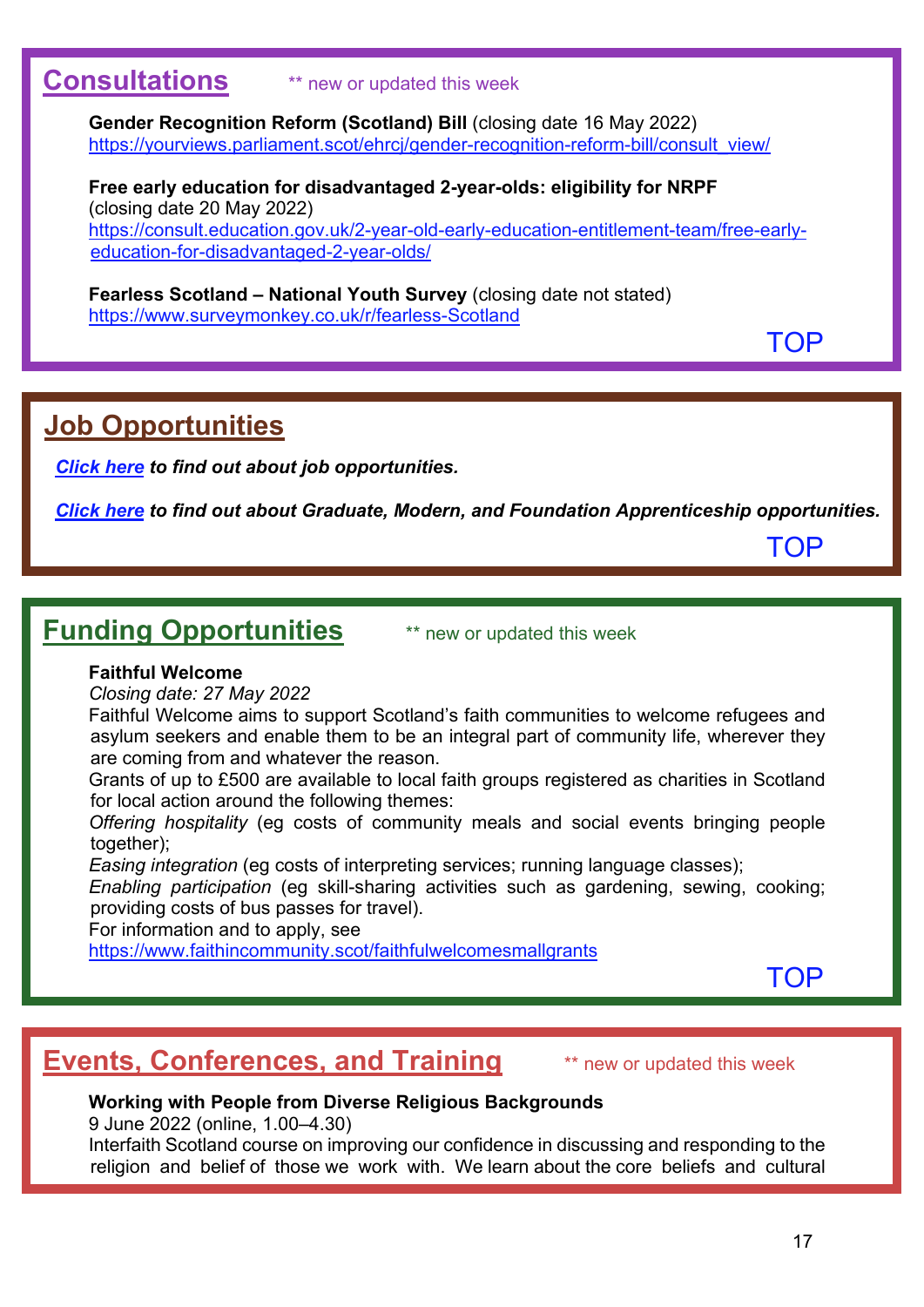practices of the main faiths, and the individual needs that may arise from a person's faith or belief identity. For information see https://tinyurl.com/ye2ntnpy or contact Jamie Spurway [jamie@interfaithscotland.org](mailto:jamie@interfaithscotland.org)

#### **Refugees: Asylum and Resettlement**

16 and 17 June 2022 (online, 11.30–3.30 both days) 6 and 7 September 2022 (online, 11.30–3.30 both days)

27 and 28 October 2022 (online, 11.30–3.30 both days)

Scottish Refugee Council 2-day course drawing on the experiences of people seeking asylum and people who have been resettled in the UK, to examine why people might need to flee their own country, how they seek asylum in the UK, and what opportunities exist for rebuilding their lives here in the UK. For information see<https://tinyurl.com/jd2tey6w>

#### **\*\* Love Without Limits**

18 June 2022 (Glasgow, 12.00–5.00)

Faith in Community Scotland gathering to explore and develop the faithful welcome offered to asylum seekers and refugees, including to hear and better understand the diverse needs of those who have been displaced from their own communities and families, and amplify the voice of refugees and asylum seekers in an unjust world and respond to actual rather than perceived need. The gathering will be followed by a ceilidh from 5-7pm. For information about the gathering see <https://tinyurl.com/y4kyftwp> and about the ceilidh see <https://tinyurl.com/2rpv3tux>

#### **Advantage is invisible – understanding unintentional discrimination**

6 July 2022 (online, 1.30–3.30)

Interfaith Scotland course exploring why discrimination is common even when our intentions are to work fairly with all staff and service users. The role of the dominant identity in shaping our working culture and practices will be discussed, and we will consider the persistent pattern that advantage tends to be hidden from those that have it. For information see <https://tinyurl.com/2d5zwje9> or contact Jamie Spurway [jamie@interfaithscotland.org](mailto:jamie@interfaithscotland.org)

## **Interpreting culture – improving cross-cultural communication**

11 August 2022 (online, 11.00–1.00)

Interfaith Scotland course on cultural diversity. Our cultural background has a profound influence on each of us. It shapes our behaviour, values and beliefs. It even affects our thought processes and how we perceive the world. In this course we explore how culture forms a lens through which we interpret each other's behaviour and learn how to improve our inter-cultural communication. For information see <https://tinyurl.com/yckbt9hs> or contact Jamie Spurway [jamie@interfaithscotland.org](mailto:jamie@interfaithscotland.org)

## **Our lives are ruled by the stories we tell ourselves – how interpretation shapes interaction**

13 September 2022 (online, 10.00–12.00)

Interfaith Scotland course exploring the impact of our inner narratives - our meaningmaking - on our interactions and relationships. We will consider ways we can become more aware of our readings as they form, and more cautious about their accuracy. We will also discuss tools for more authentic conversations. For information see <https://tinyurl.com/m63kxvrm>or contact Jamie Spurway [jamie@interfaithscotland.org](mailto:jamie@interfaithscotland.org)

#### **Working with Interpreters**

27 and 28 September 2022 (online, 1.00–4.30 both days) 24 and 25 November 2022 (online, 1.00–4.30 both days)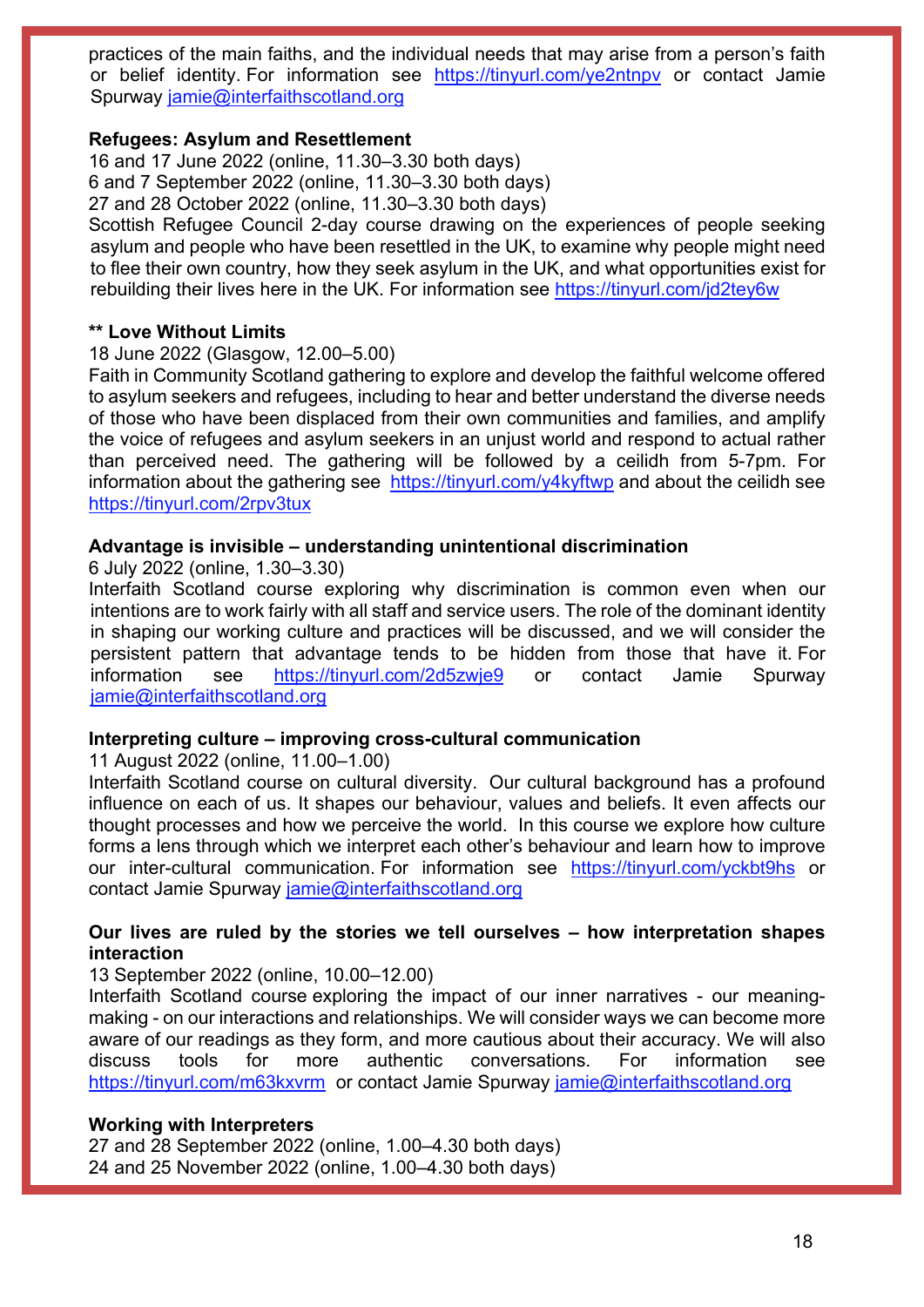Scottish Refugee Council 2-day courses to enable participants to understand the legal context and qualifications governing interpreters in the EU, UK and Scotland, know the different types of interpreting, identify the differences between an interpreter and a bilingual support worker, and who to use when, and recognise when it is inappropriate to use a family member, a friend or a community member to interpret. For information see <https://tinyurl.com/puykxxnu>

## **Supporting Refugee Integration**

11 and 12 October 2022 (online, 1.00–4.30 both days)

15 and 16 December 2022 (online, 1.00–4.30 both days)

Scottish Refugee Council 2-day course to enable participants to understand the principles of a refugee-led integration framework, understand how dependency is created and how to build on people's resilience, and feel confident to facilitate refugee-led integration effectively. For information see<https://tinyurl.com/ukvn5rs5>

## **Introduction to Working with Religious Diversity**

26 October 2022 (online, 10.30–12.30)

Interfaith Scotland short course where delegates will improve their confidence in discussing and responding to the religion and belief of those they work with. We explore guiding principles behind working with religion and belief diversity. Then we take a closer look at the core beliefs and cultural practices of Islam, Sikhism and Judaism.For information see <https://tinyurl.com/2p88vnps> or contact Jamie Spurway [jamie@interfaithscotland.org](mailto:jamie@interfaithscotland.org)

## **Working with Unaccompanied Refugee Children**

10 and 11 November 2022 (online, 11.30–3.30 both days)

Scottish Refugee Council 2-day course to enable participants to recognise the legal difference between children seeking asylum, children who have been trafficked, refugees and migrants, appreciate the journeys that children have made to be in the UK including being trafficked, understand the Age Assessment process, identify the rights and entitlements of separated children, and become familiar with the statutory responsibilities of the Scottish Guardianship Service. For information see<https://tinyurl.com/3fedr5xn>

## **Intention versus impact – exploring challenges around group labels and unintended offence**

## 6 December 2022 (online, 1.30–3.30)

Interfaith Scotland short course exploring the language used to describe groups of people, particularly in relation to Protected Characteristics like race, disability, religion and belief. We also consider how we can respond to unintended interpretations, confusion or offence by exploring the difference between the speaker's intention and the impact on the listener. For information see <https://tinyurl.com/k9hz52pk> or contact Jamie Spurway [jamie@interfaithscotland.org](mailto:jamie@interfaithscotland.org)

[TOP](#page-0-1)

## <span id="page-18-0"></span>**Useful Links**

**Scottish Parliament** <http://www.parliament.scot/>

**Scottish Government** <https://www.gov.scot/>

**UK Parliament** <http://www.parliament.uk/>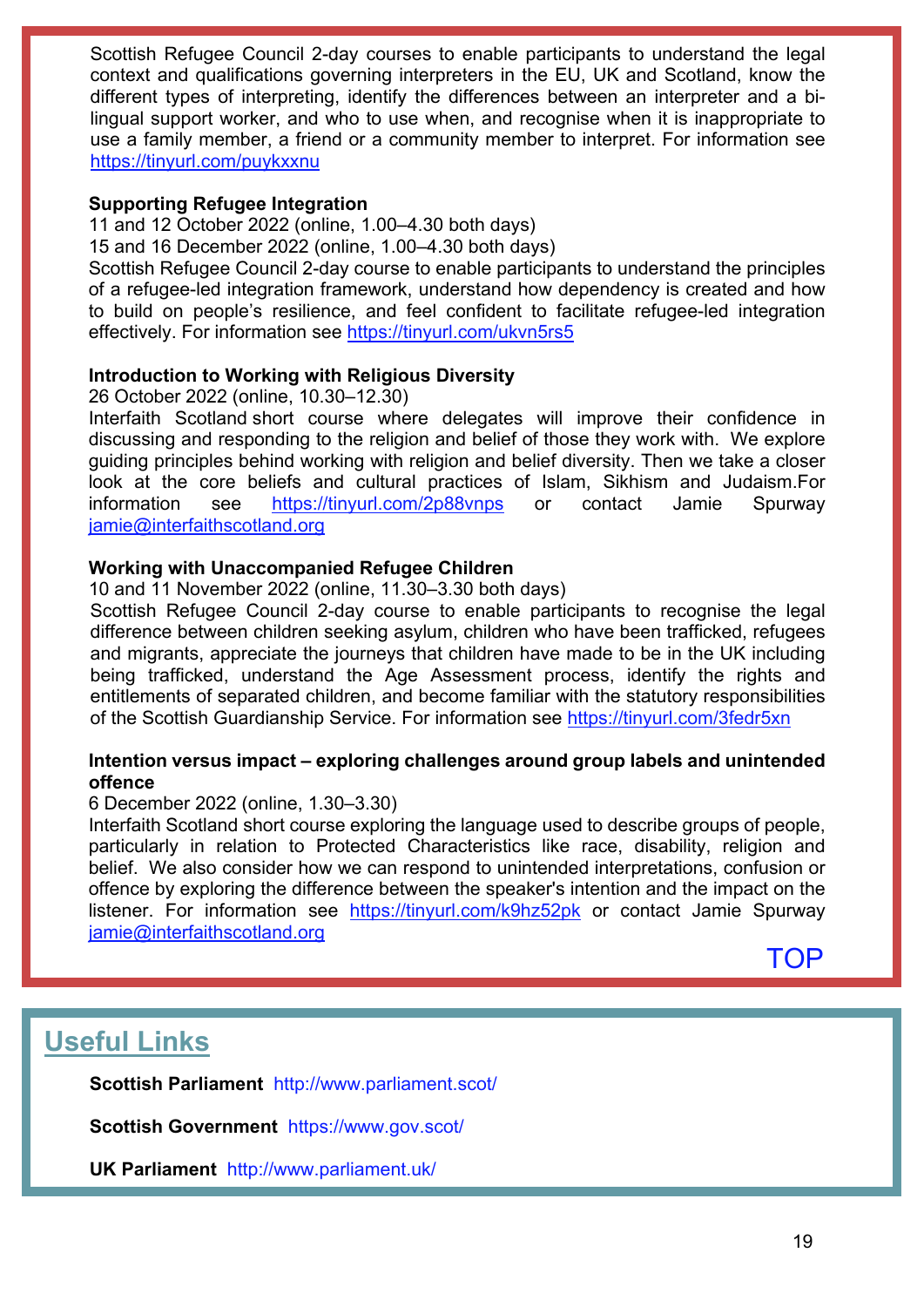**GovUK (links to UK Government Departments)** <https://www.gov.uk/government/organisations>

**One Scotland** <http://onescotland.org/>

**Scottish Refugee Council** [http://www.scottishrefugeecouncil.org.uk](http://www.scottishrefugeecouncil.org.uk/) 

**Refugee Survival Trust** <https://www.rst.org.uk/>

**Freedom from Torture** <https://www.freedomfromtorture.org/>

**Interfaith Scotland** <https://interfaithscotland.org/>

**Equality and Human Rights Commission** <https://www.equalityhumanrights.com/en>

**Equality Advisory Support Service** <http://www.equalityadvisoryservice.com/>

**Scottish Human Rights Commission** <http://www.scottishhumanrights.com/>

**ACAS** <http://www.acas.org.uk/>

**SCVO** <https://scvo.org.uk/>

**Volunteer Scotland** <https://www.volunteerscotland.net/>

**Office of the Scottish Charity Regulator (OSCR)** <https://www.oscr.org.uk/>

**Scottish Fundraising Standards Panel** <https://www.goodfundraising.scot/>

**Disclosure Scotland** <https://www.mygov.scot/disclosure-types>

**Volunteer Scotland Disclosure Services**  <https://www.volunteerscotland.net/for-organisations/disclosure-services/>

**BBC News** <https://www.bbc.com/news>

[TOP](#page-0-1)